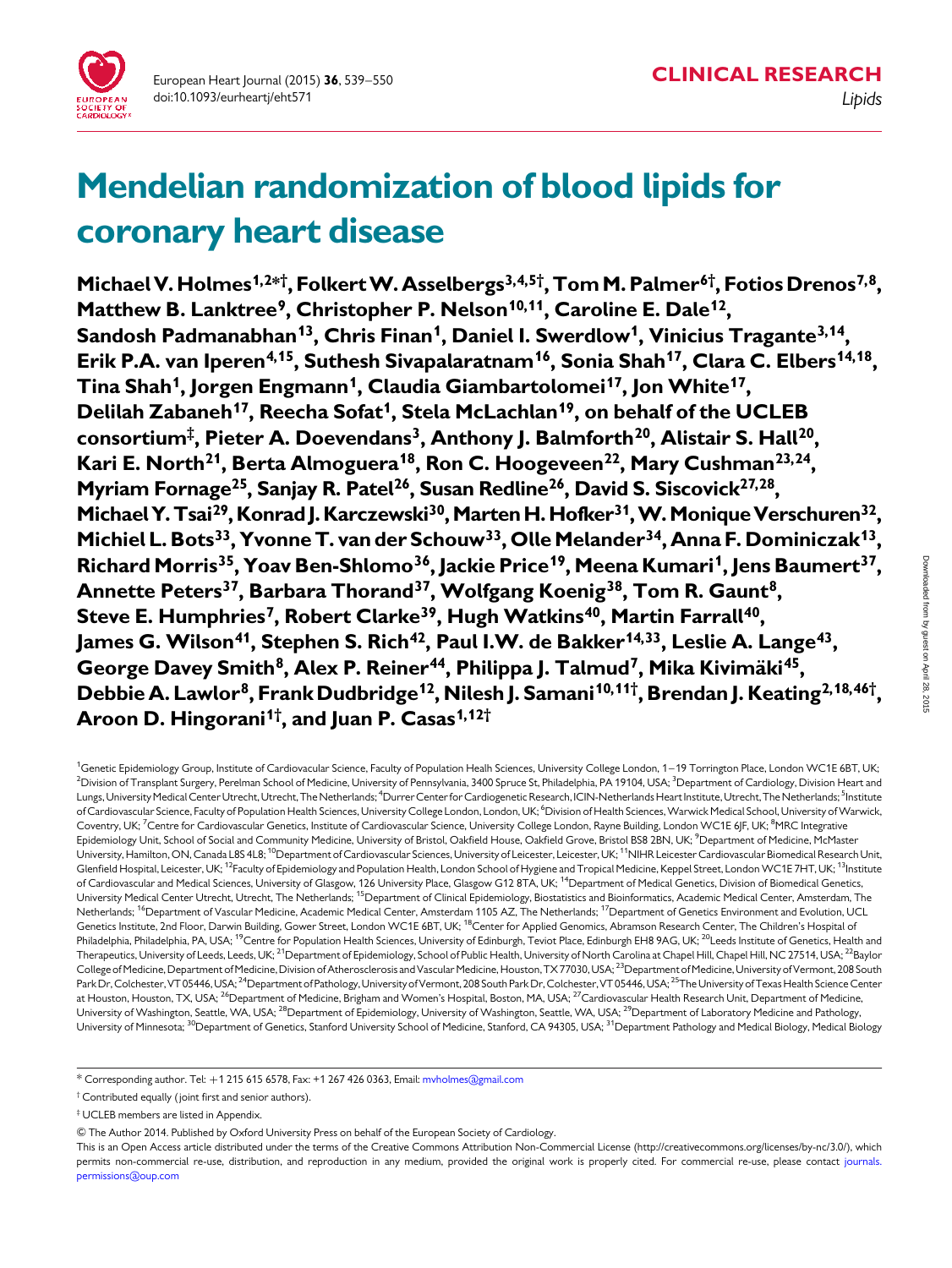Division, Molecular Genetics, University Medical Center Groningen and Groningen University, Groningen, The Netherlands; <sup>32</sup>Centre for Prevention and Health Services Research at National Institute for Public Health and the Environment, Utrecht, The Netherlands; <sup>33</sup>Julius Center for Health Sciences and Primary Care, University Medical Center Utrecht, Utrecht, The Netherlands; <sup>34</sup>Lund University, Malmö, Sweden; <sup>35</sup>Department of Primary Care and Population Health, UCL, Royal Free Campus, Rowland Hill St, London, UK; <sup>36</sup>School of Social and Community Medicine, University of Bristol;<sup>37</sup>Institute of Epidemiology II, Helmholtz Zentrum München, German Research Center for Environmental Health, Neuherberg, Germany; <sup>38</sup>Department of Internal Medicine II-Cardiology, University of Ulm Medical Center, Ulm, Germany; <sup>39</sup>Clinical Trial Service Unit and Epidemiological Studies Unit, Nuffield Department of Population Health, University of Oxford, Oxford, UK; <sup>40</sup>Division of Cardiovascular Medicine, Radcliffe Department of Medicine, University of Oxford, Oxford, UK; <sup>41</sup>Department of Physiology and Biophysics, University of Mississippi Medical Center, Jackson, MS 39216, USA; <sup>42</sup>Center for Public Health Genomics, University of Virginia, Charlottesville, VA 22908, USA; 43Department of Genetics, University of North Carolina School of Medicine at Chapel Hill, Chapel Hill,NC27514, USA; <sup>44</sup>Division of Public Health Sciences, Fred Hutchinson Cancer Research Center, Seattle, WA 98109, USA; <sup>45</sup>Department of Epidemiology and Public Health, University College London, 1–19 Torrington Place, London WC1E 6BT, UK; and <sup>46</sup>Department of Paediatrics, School of Medicine, University of Pennsylvania, Philadelphia, PA, USA

Received 9 September 2013; revised 13 December 2013; accepted 17 December 2013; online publish-ahead-of-print 28 January 2014

| <b>Aims</b>                   | To investigate the causal role of high-density lipoprotein cholesterol (HDL-C) and triglycerides in coronary heart disease<br>(CHD) using multiple instrumental variables for Mendelian randomization.                                                                                                                                                                                                                                                                                                                                                                                                                                                                                                                                                                                                                                                                                                                                                                                                                                                                                                                                                                                                                                                                                                                                                                                                                                                                                                                                                                                                 |  |  |  |  |
|-------------------------------|--------------------------------------------------------------------------------------------------------------------------------------------------------------------------------------------------------------------------------------------------------------------------------------------------------------------------------------------------------------------------------------------------------------------------------------------------------------------------------------------------------------------------------------------------------------------------------------------------------------------------------------------------------------------------------------------------------------------------------------------------------------------------------------------------------------------------------------------------------------------------------------------------------------------------------------------------------------------------------------------------------------------------------------------------------------------------------------------------------------------------------------------------------------------------------------------------------------------------------------------------------------------------------------------------------------------------------------------------------------------------------------------------------------------------------------------------------------------------------------------------------------------------------------------------------------------------------------------------------|--|--|--|--|
| <b>Methods</b><br>and results | We developed weighted allele scores based on single nucleotide polymorphisms (SNPs) with established associations with<br>HDL-C, triglycerides, and low-density lipoprotein cholesterol (LDL-C). For each trait, we constructed two scores. The first<br>was unrestricted, including all independent SNPs associated with the lipid trait identified from a prior meta-analysis (thresh-<br>old $P < 2 \times 10^{-6}$ ); and the second a restricted score, filtered to remove any SNPs also associated with either of the other<br>two lipid traits at $P \le 0.01$ . Mendelian randomization meta-analyses were conducted in 17 studies including 62,199 partici-<br>pants and 12,099 CHD events. Both the unrestricted and restricted allele scores for LDL-C (42 and 19 SNPs, respectively)<br>associated with CHD. For HDL-C, the unrestricted allele score (48 SNPs) was associated with CHD (OR: 0.53; 95% CI: 0.40,<br>0.70), per 1 mmol/L higher HDL-C, but neither the restricted allele score (19 SNPs; OR: 0.91; 95% CI: 0.42, 1.98) nor the<br>unrestricted HDL-C allele score adjusted for triglycerides, LDL-C, or statin use (OR: 0.81; 95% Cl: 0.44, 1.46) showed a<br>robust association. For triglycerides, the unrestricted allele score (67 SNPs) and the restricted allele score (27 SNPs)<br>were both associated with CHD (OR: 1.62; 95% CI: 1.24, 2.11 and 1.61; 95% CI: 1.00, 2.59, respectively) per 1-log unit in-<br>crement. However, the unrestricted triglyceride score adjusted for HDL-C, LDL-C, and statin use gave an OR for CHD of<br>1.01 (95% CI: 0.59, 1.75). |  |  |  |  |
| <b>Conclusion</b>             | The genetic findings support a causal effect of triglycerides on CHD risk, but a causal role for HDL-C, though possible,<br>remains less certain.                                                                                                                                                                                                                                                                                                                                                                                                                                                                                                                                                                                                                                                                                                                                                                                                                                                                                                                                                                                                                                                                                                                                                                                                                                                                                                                                                                                                                                                      |  |  |  |  |
| <b>Keywords</b>               | Lipids • Heart disease • Mendelian randomization • Aetiology • Epidemiology                                                                                                                                                                                                                                                                                                                                                                                                                                                                                                                                                                                                                                                                                                                                                                                                                                                                                                                                                                                                                                                                                                                                                                                                                                                                                                                                                                                                                                                                                                                            |  |  |  |  |

# Introduction

The association of elevated low-density lipoprotein cholesterol (LDL-C) with coronary heart disease (CHD) events in observational studies has been established as causal based on randomized trials of LDL-C-lowering drugs.<sup>[1,2](#page-11-0)</sup> In contrast, uncertainty exists on the causal relevance of high-density lipoprotein cholesterol (HDL-C) and triglycerides. Whereas observational studies indicate unambiguous associations of triglycerides and HDL-C with CHD (the association being positive for triglycerides and inverse for HDL-C),<sup>[3](#page-11-0)</sup> randomized trials of HDL-C or triglyceride modifying drugs have not, so far, shown the anticipated benefit. $4-6$  $4-6$  $4-6$ 

These inconsistent findings may have arisen because the observational studies are affected by reverse causality $\prime$  or by confounding (the latter would arise if HDL-C or triglyceride levels mark another causal risk factor without being causal themselves). Alternatively, the negative findings from clinical trials may have arisen from inad-equate selection of drug targets or drug molecules.<sup>[6,8](#page-11-0)</sup> Given this uncertainty, it remains unclear whether elevating HDL-C or reducing triglycerides by different means may still have utility for prevention of CHD events.

A further approach to evaluating the causal relevance of biomarkers that addresses these limitations is to exploit the natural randomized allocation of allelic variation in genes affecting their level (Mendelian randomization, outlined in [Supplementary material](http://eurheartj.oxfordjournals.org/lookup/suppl/doi:10.1093/eurheartj/eht571/-/DC1) online, [Figure S1](http://eurheartj.oxfordjournals.org/lookup/suppl/doi:10.1093/eurheartj/eht571/-/DC1)).<sup>9,10</sup> Unlike the directly observed associations of a risk factor with CHD events, genetic associations are protected from reverse causation because genotype is an invariant characteristic determined at conception and unmodified by the development of disease. Moreover, at a population level the randomized allocation of parental alleles at conception tends to balance confounding factors among groups of differing genotypes.<sup>[9,10](#page-11-0)</sup> Where a polymorphism is associated with both risk factor concentration and CHD risk, this supports a causal role for the risk factor, providing certain other assumptions are met.<sup>[9](#page-11-0)</sup>

Several Mendelian randomization studies have investigated the role of LDL-C,<sup>[11,12](#page-11-0),</sup> HDL-C,<sup>[13](#page-11-0)–[16](#page-11-0)</sup> and triglycerides<sup>[17](#page-11-0)</sup> in CHD. Most have used a single nucleotide polymorphism (SNP) from a single locus with weak, non-exclusive effects on the target lipid, $13-15,17$  $13-15,17$  $13-15,17$  $13-15,17$ apart from a recent investigation of HDL-C.<sup>[16](#page-11-0)</sup> For example, the association of SNPs in the APOA5 gene with CHD risk has been interpreted as implying a causal role for triglycerides; $17$  however, it is more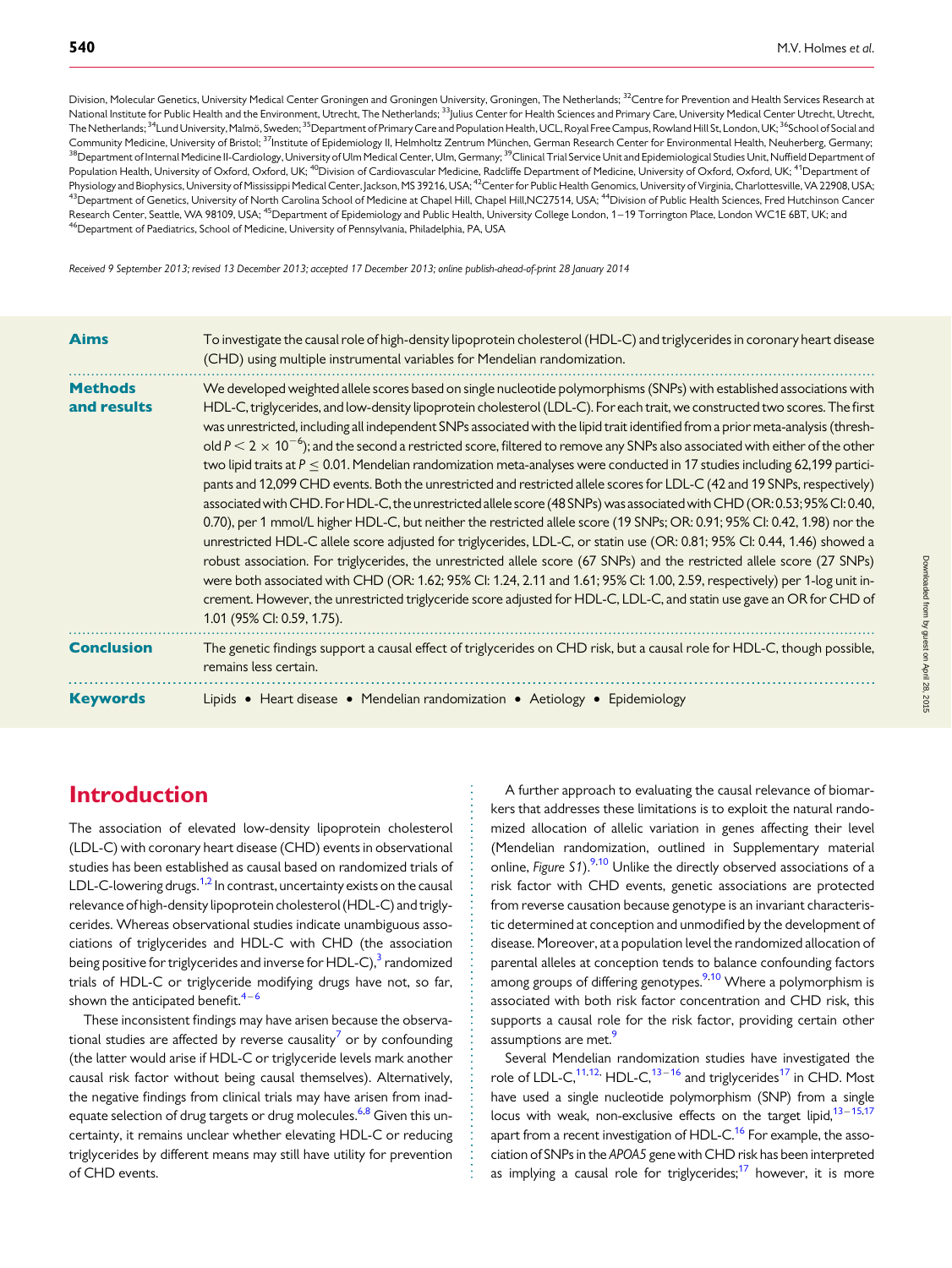informative on apolipoprotein A5 as a potential therapeutic target and the association of SNPs in the same gene with HDL-C and LDL-C leaves room for uncertainty.<sup>18</sup> Mendelian randomization analyses based on a single SNP with a non-exclusive association with a biomarker of interest may also lack generalizability. As one of several potential examples, the null association with CHD of an apparently HDL-C-specific SNP in the LIPG gene<sup>16</sup> only provided evidence that endothelial lipase (encoded for by LIPG) may not be a suitable drug target for CHD prevention, but it does not rule out the possibility that elevating HDL-C through a different drug target might reduce CHD risk.

Recent genetic association studies based on genotyping arrays that capture variation across many thousands of genes, or the whole genome, have indicated that SNPs associated with the major blood lipid fractions are distributed across many genetic loci, each inherited independently and affecting lipid levels approximately additively.<sup>[19](#page-11-0)-[21](#page-11-0)</sup> This provides a new opportunity to undertake Mendelian randomization analyses using multiple SNPs as instrumental variables (described in [Supplementary material online,](http://eurheartj.oxfordjournals.org/lookup/suppl/doi:10.1093/eurheartj/eht571/-/DC1) Figure S2). This should increase power, because each additional SNP contributes incrementally to the explained variance in the lipid fraction of interest and reduces the lack of specificity often observed with single SNPs, because the effects on traits other than the lipid fraction of interest should be small, non-systematic, and attenuate with the addition of SNPs to the instrument.<sup>[22](#page-12-0)</sup>

In this study, we used multiple independent SNPs as instrumental variables in a Mendelian randomization approach. SNP selection was based on a previous study that we conducted to discover SNPs robustly associated with each blood lipid trait using the ITMAT Broad Institute CARe consortium (IBC) CardioChip  $array.<sup>21,23</sup>$  $array.<sup>21,23</sup>$  $array.<sup>21,23</sup>$  $array.<sup>21,23</sup>$  $array.<sup>21,23</sup>$  We summed values for individual SNPs to construct two types of allele scores. First, unrestricted allele scores were generated that included all SNPs that were associated with the target lipid trait at a pre-specified P-value threshold of  $P < 2.4 \times 10^{-6}$ . . Secondly, restricted allele scores were generated in which SNPs were excluded if they were also associated with either of the other two lipid traits beyond a pre-specified P-value threshold of  $P \leq 0.01$ . Our study incorporates individual participant data, investigates all three lipid traits, and use of lipid-lowering medication in the same data set for their associations with clinically defined and validated CHD events, compares and contrasts associations of both unrestricted and restricted allele scores, which has different underlying assumptions, and applies newly developed methods for instrumental variables meta-analysis that enables inclusion of case–control studies and adjustment for other covariates in the analysis.<sup>[22](#page-12-0),[24](#page-12-0)</sup>

# **Methods**

### Included studies

We analysed data from 17 studies including 62 199 individuals of European origin: 13 longitudinal population studies, 1 case-cohort study, 1 nested case–control study, and 2 case–control studies. Characteristics of the study participants are provided in [Supplementary material online,](http://eurheartj.oxfordjournals.org/lookup/suppl/doi:10.1093/eurheartj/eht571/-/DC1) [Table S1](http://eurheartj.oxfordjournals.org/lookup/suppl/doi:10.1093/eurheartj/eht571/-/DC1). Altogether there were 12 099 incident or prevalent CHD cases in the study sample.

## Single nucleotide polymorphism selection and construction of the allele scores for Mendelian randomization

We based SNP selection on a large-scale gene-centric discovery meta-analysis of blood lipid traits that included 66 240 individuals<sup>[21](#page-11-0)</sup> genotyped with the IBC CardioChip array.<sup>23</sup> We identified all SNPs that met the pre-defined array-wide threshold value of  $P < 2.4 \times 10^{-6}$  for the target lipid in the original report. $21$  To avoid co-linearity between SNPs, if more than one SNP was present at a gene locus, only the SNP with the lowest P-value for the target lipid trait was included in the allele score.

All SNPs passing the P-value threshold in the discovery analysis that were in unique loci were incorporated into the analysis. These selected SNPs were used to generate allele scores (summed values of genetic variants, also termed 'genetic instruments') for each individual in the participating studies for the blood lipid traits HCL-C, triglycerides, and LDL-C. We followed this process in order to be able to conduct a Mendelian randomization analysis of blood lipid traits. The advantage of our approach for the identification of SNPs for the genetic instruments was that identified SNPs would be hypothesis-free rather than being selected on a candidate basis through biological understanding. Combining multiple SNPs together increases power of the Mendelian randomization analysis, $25$  but additionally helps to address questions of causality for traits that are not directly encoded by any particular gene. Weweighted SNPs in each allele score by the published summary beta coefficients from the discovery gene-centric meta-analysis $2<sup>1</sup>$  and selected the 'risk' allele such that the associations with the target lipid trait were directionally concordant. The use of weighting was to increase preci-sion of the genetic instrument with the intermediate trait.<sup>[25](#page-12-0)</sup> The weighted values of SNPs were summed to generate an allele score value for each individual.

Blood lipid traits share common genetic variants resulting in overlap of the SNPs identified in the discovery analysis ([Supplementary material](http://eurheartj.oxfordjournals.org/lookup/suppl/doi:10.1093/eurheartj/eht571/-/DC1) online, [Figure S3](http://eurheartj.oxfordjournals.org/lookup/suppl/doi:10.1093/eurheartj/eht571/-/DC1)). This means that allele scores generated for, e.g. HDL-C using all identified SNPs from the discovery analysis would also include SNPs that associate with LDL-C and triglycerides. This could be interpreted as non-specificity of the genetic instrument for the target blood lipid trait. To tryand resolve this issue, we took the following approach. First, we generated what we termed an 'unrestricted allele score' that included all SNPs that were associated with the target lipid trait, regardless of any association with other blood lipid traits. Secondly, we generated a 'restricted' allele score that included SNPs exhibiting an association with the target lipid trait but which did not show an association with the other two lipid traits at  $P < 0.01$ . We compared the estimates derived from Mendelian randomization analysis using unrestricted and restricted allele scores as instrumental variables in order to try and decipher the individual role of blood lipid traits in CHD pathogenesis. The analytical pipeline for construction of the allele scores is outlined in [Supplementary material online,](http://eurheartj.oxfordjournals.org/lookup/suppl/doi:10.1093/eurheartj/eht571/-/DC1) Figure S4.

For HDL-C, 48 SNPs in 48 independent genes/loci showed association with HDL-C, 29 of which also showed association with triglycerides or LDL-C. The unrestricted score for HDL-C therefore consisted of all 48 SNPs and the restricted allele score comprised the 19 SNPs that did not associate with either triglycerides or LDL-C. Sixty-seven SNPs associated with triglycerides, of which 40 also showed association for LDL-C or HDL-C. The unrestricted triglyceride allele score therefore consisted of 67 SNPs and the restricted allele score contained 27 SNPs that did not associate with HDL-C or LDL-C. Forty-two SNPs associated with LDL-C, of which 23 also associated with triglycerides or HDL-C. The unrestricted LDL-C allele score therefore consisted of 42 SNPs and the restricted LDL-C allele score 19 SNPs. Full details of the SNPs used in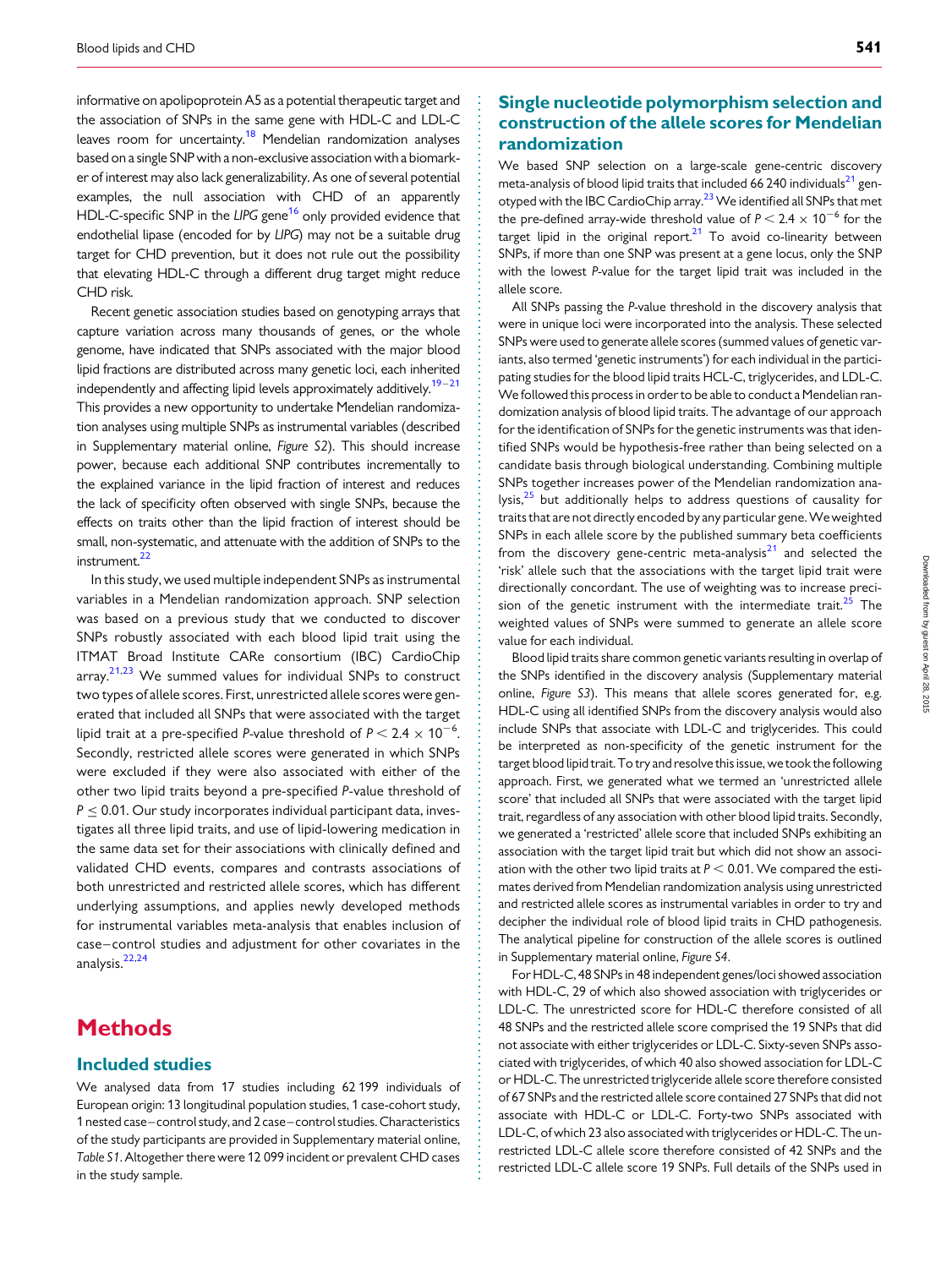each of the unrestricted and restricted lipid scores are presented in [Supplementary material online,](http://eurheartj.oxfordjournals.org/lookup/suppl/doi:10.1093/eurheartj/eht571/-/DC1) Table S2 and the allele frequencies are displayed in Supplementary material online, Figures S5 - 7. Allele score distributions were normal in each study ([Supplementary material online,](http://eurheartj.oxfordjournals.org/lookup/suppl/doi:10.1093/eurheartj/eht571/-/DC1) [Figure S8](http://eurheartj.oxfordjournals.org/lookup/suppl/doi:10.1093/eurheartj/eht571/-/DC1) and [Table S3](http://eurheartj.oxfordjournals.org/lookup/suppl/doi:10.1093/eurheartj/eht571/-/DC1)).

#### Platforms used for genotyping

In 13 of the 17 studies, genotyping was conducted with the IBC Cardio-Chip array and the four remaining studies were genotyped using the MetaboChip<sup>[26](#page-12-0)</sup> ([Supplementary material online,](http://eurheartj.oxfordjournals.org/lookup/suppl/doi:10.1093/eurheartj/eht571/-/DC1) Table S1). In these studies, we used Metabochip SNPs in linkage disequilibrium (LD)  $(R<sup>2</sup> > 0.8)$  with those derived from the IBC CardioChip using pair-wise LD calculated from the European subset of the 1000 Genomes Project<sup>[27](#page-12-0)</sup> [\(http://www.1000genomes.org](http://www.1000genomes.org)). Suitable proxies were identified for 135 of 157 total SNPs used to construct the allele scores ([Supple](http://eurheartj.oxfordjournals.org/lookup/suppl/doi:10.1093/eurheartj/eht571/-/DC1)[mentary material online,](http://eurheartj.oxfordjournals.org/lookup/suppl/doi:10.1093/eurheartj/eht571/-/DC1) Table S2).

#### **Outcomes**

The principal outcome of interest for Mendelian randomization analysis was the combination of incident or prevalent CHD events, but we conducted a subsidiary analysis limited to incident CHD cases (i.e. cases accrued during the follow-up, predominantly after the measurement of blood lipid traits). As a secondary endpoint measure, we analysed carotid intima media thickness (cIMT), which is associated with CHD risk and has been used as a surrogate endpoint in phase II randomized trials of lipid-lowering therapies. $^{28}$  $^{28}$  $^{28}$  Details on outcome ascertainment for each study are provided in [Supplementary material online,](http://eurheartj.oxfordjournals.org/lookup/suppl/doi:10.1093/eurheartj/eht571/-/DC1) Table S4.

### Data handling

Non-normally distributed traits (e.g. triglycerides and cIMT) were log transformed prior to analysis and summary estimates were exponentiated and converted to a percentage difference in the geometric mean. Missing values for genotype or phenotype data were not imputed.

#### Analysis

The analysis was standardized and run in individual participant data in all contributing studies ([Supplementary material online,](http://eurheartj.oxfordjournals.org/lookup/suppl/doi:10.1093/eurheartj/eht571/-/DC1) Figure S9 for the data analysis pipeline).

#### Quantifying the association of the allele scores with blood lipid traits

In the 11 general population cohorts that were genotyped using the IBC CardioChip array ([Supplementary material online,](http://eurheartj.oxfordjournals.org/lookup/suppl/doi:10.1093/eurheartj/eht571/-/DC1) Table S1), to quantify the magnitude of the association betweenthe allele scores and lipid traits, the mean difference and standard error for each lipid trait was estimated comparing the top quintile of each allele score to the bottom quintile. The proportion of variance  $(\mathsf{R}^2)$  of the allele scores for each lipid trait was estimated within each study, with the 95% confidence interval (CI) of the  $R^2$  obtained through bootstrapping. Estimates were pooled using fixed-effects meta-analysis.

#### Multiple single nucleotide polymorphism instrumental variable analysis

Instrumental variable analysis is a statistical method used to obtain unbiased estimates between an exposure and an outcome, which exploits the characteristic of the instrument, which is assumed to be free from common confounding. Use of SNPs as instrumental variables is an established technique termed Mendelian randomization that has been used to investigate the causal relationship between many biomarkers and outcomes (outlined in [Supplementary material online,](http://eurheartj.oxfordjournals.org/lookup/suppl/doi:10.1093/eurheartj/eht571/-/DC1) Figure S1). Our analysis here extends this to incorporate multiple SNPs in combination, an

emerging approach that is gaining traction as a means of investigating non-protein traits and to increase power (described in [Supplementary](http://eurheartj.oxfordjournals.org/lookup/suppl/doi:10.1093/eurheartj/eht571/-/DC1) [material online,](http://eurheartj.oxfordjournals.org/lookup/suppl/doi:10.1093/eurheartj/eht571/-/DC1) Figure S2).

Our instrumental variable analysis took two forms:

(1) Instrumental variable analysis: incorporating data from all studies

Forthe main analysis, weused an approachthatallowed usto incorporate data to maximize power from all 17 studies: 15 prospective studies with measures of blood lipid traits and 16 studies (including two case–control studies) with CHD events (one study, CARDIA, did not contribute to CHD events, [Supplementary material online,](http://eurheartj.oxfordjournals.org/lookup/suppl/doi:10.1093/eurheartj/eht571/-/DC1) Table S1). For this, we investigated the association of the allele scores for each target lipid trait. This was limited to the 15 prospective cohort studies in which blood lipids were measured at baseline, when most individuals were free from established disease (since the disease process may distort the association of the allele scores with blood lipid levels). We pooled the estimates of the allele scores with blood lipid traits across studies using fixed-effects meta-analysis and used this pooled summary estimate for the second stage of the instrumental variable analysis. This technique assumed a constant effect of the allele score on the target lipid trait. For the second stage, we generated associations between each allele score and CHD in each study. The instrumental variable estimate was then obtained by dividing the allele score–CHD association by the pooled allele score– lipid estimate.<sup>[29](#page-12-0)</sup> This analysis took into account the uncertainty in both the allele score–CHD and allele score–lipid associations using the delta method to estimate standard errors of instrumental variable ratio estimates.<sup>[30](#page-12-0)</sup> These values were then pooled across studies using fixed-effects meta-analysis. This approach was conducted using both unrestricted and restricted allele scores as the instrumental variables for the lipid traits.

(2) Instrumental variable analysis with sequential adjustments using longitudinal cohorts.

Separately, we conducted another Mendelian randomization analysis in an additional attempt to address the lack of specificity of the unrestricted allele scores. For this, we conducted an instrumental variable Mendelian randomization analysis using the logistic control function estimator $^{24}$  $^{24}$  $^{24}$  in each study using the unrestricted allele scores as the instrumental variable. The logistic control function estimator is a two-stage process: first, a linear regression analysis is conducted with the target lipid trait as the dependent variable and the unrestricted allele score as the independent variable. The residuals from this first step, along with the target lipid trait, are then incorporated into a logistic regression model in the second stage in which incident/prevalent CHD is the dependent variable. Robust standard errors are specified in the second stage to incorporate the uncertainty in the first-stage residuals. We pooled studyspecific instrumental variable estimates across studies using fixed-effects meta-analysis.

Initially, the instrumental variable analyses using this method were conducted unadjusted. We then made sequential adjustments for non-target lipid traits(e.g. for LDL-Cweadjusted forHDL-C, triglycerides, and statin use). This approach required that contributing studies had the co-variables of interest, so case–control studies or longitudinal studies without this information were not included, meaning that the sample size was reduced. Thus, the analysis was limited to 14 longitudinal studies.

For cIMT (measured in four prospective cohorts, [Supplementary ma](http://eurheartj.oxfordjournals.org/lookup/suppl/doi:10.1093/eurheartj/eht571/-/DC1)[terial online,](http://eurheartj.oxfordjournals.org/lookup/suppl/doi:10.1093/eurheartj/eht571/-/DC1) Table S4), we used two-stage least squares analysis using the unrestricted and restricted allele scores as instrumental variables in separate models. We pooled study-specific instrumental variable estimates across studies using fixed-effects meta-analysis.

The summary instrumental variable estimates for both the main and subsidiary Mendelian randomization analyses provided an odds ratio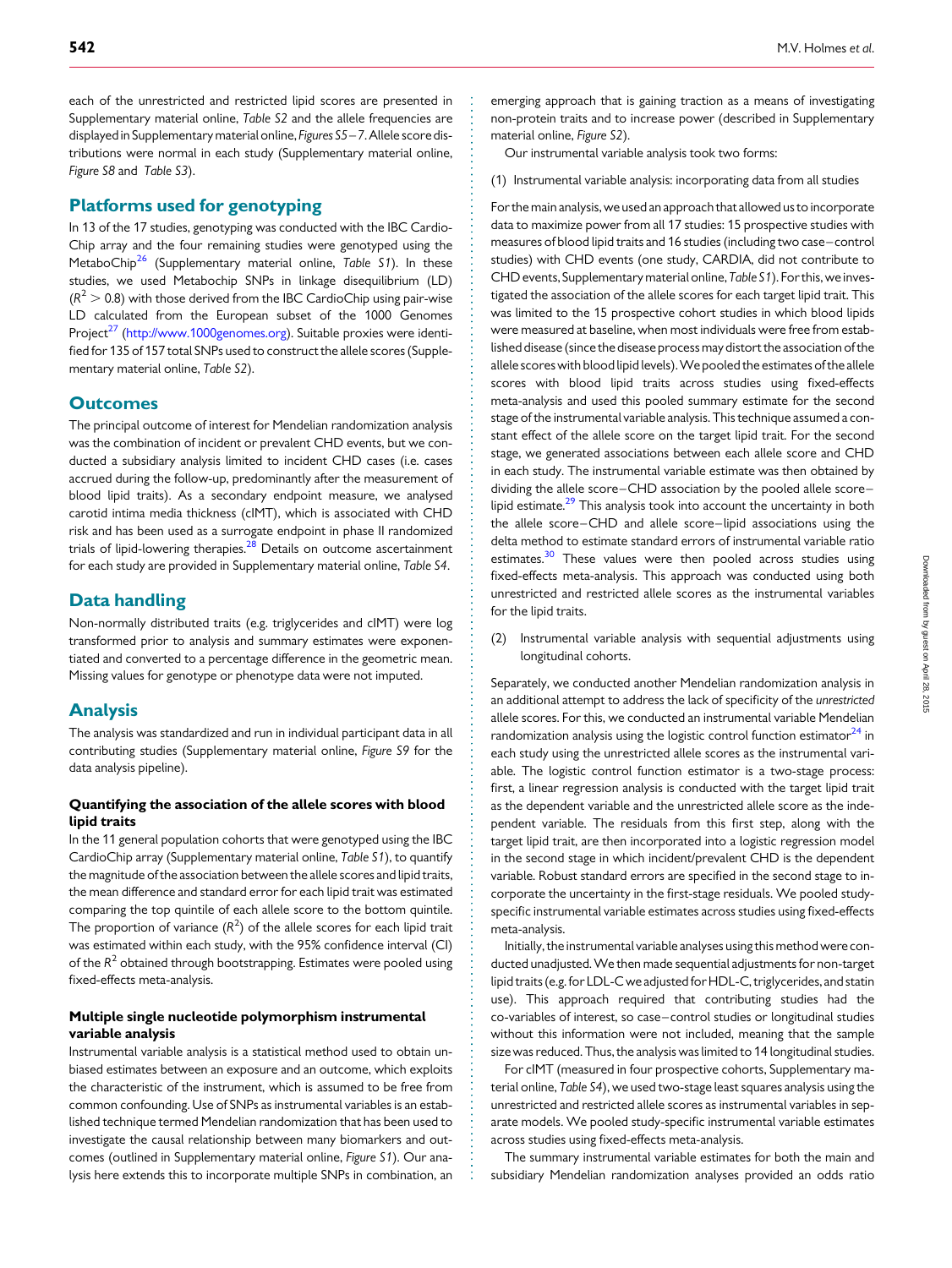<span id="page-4-0"></span>(OR) for CHD or percentage difference in cIMT per 1 unit increase in a genetically instrumented blood lipid trait (i.e. per 1 mmol/L increase in HDL-C or LDL-C, which both have a normal distribution and for a 1 log-unit increase in triglycerides which has a log-normal distribution).

Fasting status was noted for blood lipid measures ([Supplementary ma](http://eurheartj.oxfordjournals.org/lookup/suppl/doi:10.1093/eurheartj/eht571/-/DC1)[terial online,](http://eurheartj.oxfordjournals.org/lookup/suppl/doi:10.1093/eurheartj/eht571/-/DC1) Table S5). To investigate the influence of fasting status on the association of the allele scores with the lipid traits, we conducted a sensitivity analysis by stratifying on fasting status. Furthermore, we excluded non-fasting studies from the first stage of the instrumental variable analysis to examine whether this influenced the instrumental variable estimates for CHD.

Analyses were conducted using Stata v13.1 (StataCorp, TX, USA). We took two-sided P-values <0.05 to denote evidence against the null hypothesis.

# **Results**

Across 17 studies with 62 199 individuals of European ancestry, there were 12 099 combined incident and prevalent CHD events of which 7339 were incident, and 9942 measures of cIMT, a non-invasive measure of atherosclerosis ([Supplementary material online,](http://eurheartj.oxfordjournals.org/lookup/suppl/doi:10.1093/eurheartj/eht571/-/DC1) Table S1). For the prospective cohorts, mean values of blood lipid traits, the proportion of individuals receiving lipid-lowering therapy, and whether samples were obtained when individuals were fasting are reported in [Supplementary material online,](http://eurheartj.oxfordjournals.org/lookup/suppl/doi:10.1093/eurheartj/eht571/-/DC1) Table S5. As expected, each SNP in the allele scores was associated individually with directionally concordant effects on the target lipid in prospective cohorts genotyped using the IBC CardioChip (Supplementary material online, Figure S10). There was a partial overlap of SNPs among the three unrestricted allele scores ([Supplementary material online,](http://eurheartj.oxfordjournals.org/lookup/suppl/doi:10.1093/eurheartj/eht571/-/DC1) Figure S3). By definition, SNPs in the restricted allele scores were non-overlapping.

The associations of each allele score for the target and non-target lipid traits are shown in Figure 1. The unrestricted allele scores consistently showed a larger magnitude of effect and explained more variance for the target lipid than the corresponding restricted allele scores. For example, the HDL-C unrestricted allele score was associated with higher HDL-C by 0.23 mmol/L (95% CI: 0.22, 0.24, comparing top to bottom quintiles of the allele score), explaining 3.8% of its variance. The comparable difference for the restricted HDL-C



Estimates were obtained from prospective cohorts genotyped using the ITMAT Broad Institute CARe consortium CardioChip array (detailed in [Supplementary material online,](http://eurheartj.oxfordjournals.org/lookup/suppl/doi:10.1093/eurheartj/eht571/-/DC1) Table S1). A lower limit of 0 was imposed on the  $R^2$  values. Mean diff, mean difference comparing top to bottom quintile of each allele score.  $R^2$  = proportion of variable of the lipid traits explained by each allele score. TG, triglycerides.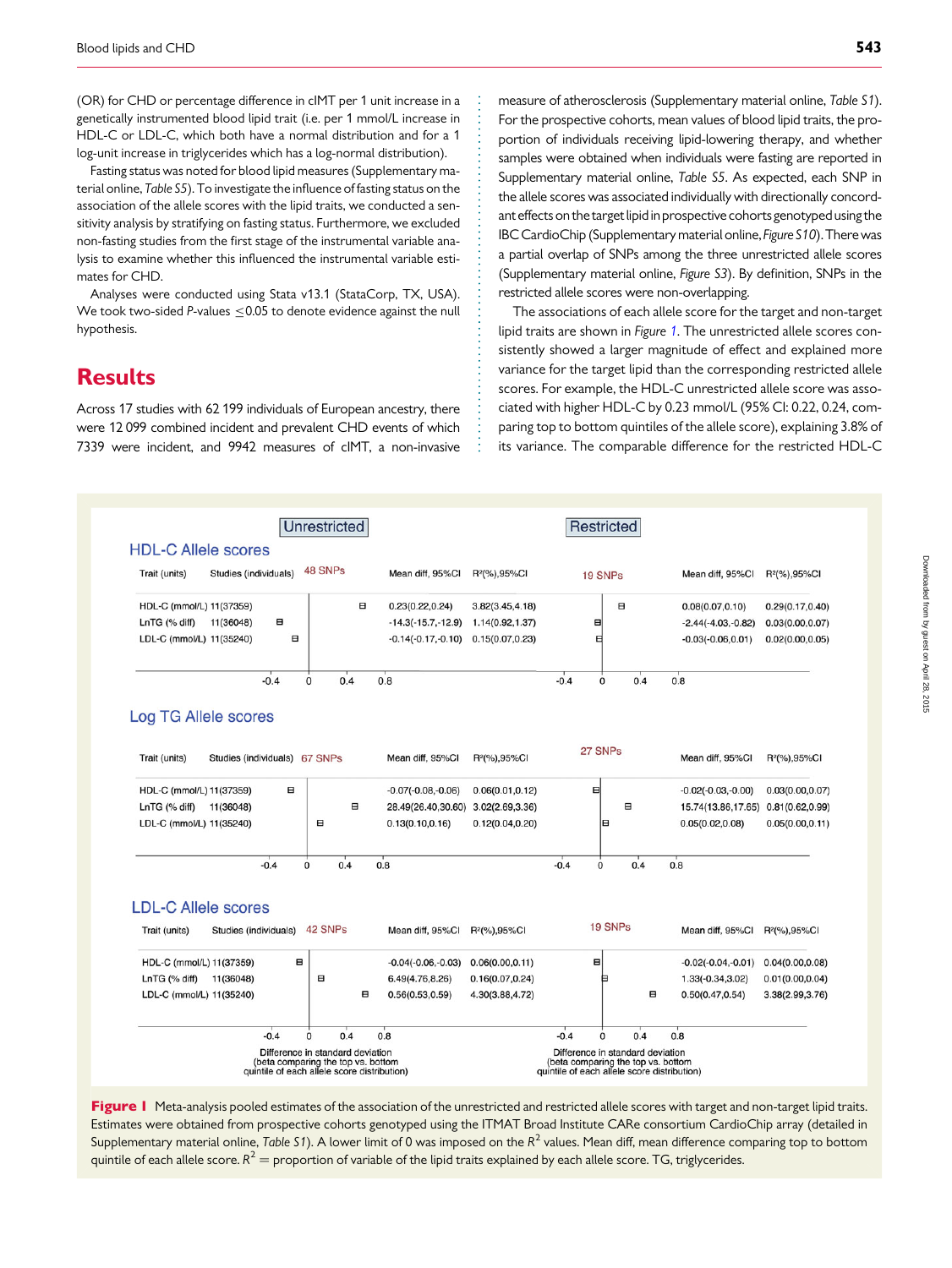allele score was 0.08 mmol/L (95% CI: 0.07, 0.10), explaining only 0.3% of the variance. Corresponding values for triglycerides and LDL-C allele scores are presented in Figure [1](#page-4-0). In addition to the association with the target lipid traits, each of the three unrestricted allele scores also showed association with non-target lipid traits (values reported in Figure [1](#page-4-0)). In contrast, the restricted allele scores consistently explained a smaller proportion of variance for non-target lipid traits. Stratification of the association of the allele scores with blood lipid traits by fasting status did not show heterogeneity in the estimates with the exception of the values for the restricted allele score for LDL-C; however, this did not influence the overall estimate [\(Supplementary material online,](http://eurheartj.oxfordjournals.org/lookup/suppl/doi:10.1093/eurheartj/eht571/-/DC1) Figure S11).

For LDL-C, in 16 cohort/case–control studies with 11 826 combined incident/prevalent CHD cases, a 1 mmol/L genetically instrumented increment in LDL-C gave an OR for CHD of 1.78 (95% CI: 1.58, 2.01) for the unrestricted, and 1.92 (95% CI: 1.68, 2.19) for the restricted allele score (Figure [2](#page-6-0)). For HDL-C, using the unrestricted allele score a 1 mmol/L genetically instrumented increment in HDL-C yielded an OR for CHD of 0.53 (95% CI: 0.40, 0.70), but the comparable estimate for the restricted allele score was 0.91 (95% CI: 0.42, 1.98). For triglycerides, a genetically instrumented 1 log-unit increment in triglycerides yielded similar estimates for CHD events: an OR of 1.62 (95% CI: 1.24, 2.11) for the unrestricted score and 1.61 (95% CI: 1.00, 2.59) for the restricted score. Estimates derived from instrumental variable analysis using incident-only CHD cases were comparable in effect size and direction to those from the analyses incorporating the combined incident and prevalent events (Figure [2](#page-6-0)). There was a similar inconsistency in the effect estimate of the unrestricted allele score for HDL-C and risk of incident-only CHD (OR: 0.68 per 1 mmol/L lower HDL-C; 95% CI: 0.47, 0.97) and that for the restricted HDL-C allele score with incident-only CHD (OR: 1.33; 95% CI: 0.49, 3.59).

For each of the restricted and unrestricted allele scores, no difference was identified when the analysis was limited to fasted samples for the first stage of the instrumental variable analysis [\(Supplemen](http://eurheartj.oxfordjournals.org/lookup/suppl/doi:10.1093/eurheartj/eht571/-/DC1)[tary material online,](http://eurheartj.oxfordjournals.org/lookup/suppl/doi:10.1093/eurheartj/eht571/-/DC1) Figure S12).

Sequential adjustment of the unrestricted LDL-C allele score for HDL-C, triglycerides, and statin use only moderately diminished the estimate for the association with CHD events (Figure  $3$ ), but comparable adjustments had more marked effects on the estimates for the HDL-C allele score. The association of the unrestricted HDL-C allele score with incident/prevalent CHD was shifted from an OR for CHD of 0.55 (95% CI: 0.38, 0.79) on unadjusted analysis to an OR of 0.79 (95% CI: 0.47, 1.32) with adjustment for triglycerides alone (Figure [3](#page-7-0)). In contrast, adjustment for LDL-C alone did not influence the estimate (OR: 0.52; 95% CI: 0.34, 0.78). When adjusted for triglycerides, LDL-C, and statin therapy, the OR for the association of the unrestricted HDL-C allele score with incident and prevalent CHD was 0.81 (95% CI: 0.44, 1.46), which was comparable with the estimates derived from the restricted allele score (OR: 0.91; 95% CI: 0.42, 1.98, Figure [2](#page-6-0)). For triglycerides, adjustment for HDL-C diminished the estimate for CHD risk from an OR of 1.38 (95% CI: 0.98, 1.94) for the unadjusted allele score to an OR of 0.97 (95% CI: 0.64. 1.49). Adjustment for LDL-C produced only a small alteration in the summary estimate for CHD risk: OR: 1.31 (95% CI: 0.86, 1.98). With adjustment for HDL-C, LDL-C, and statin use the OR estimate for the unrestricted triglyceride allele score with incident and prevalent CHD was 1.01 (95% CI: 0.59, 1.75).

Only the LDL-C allele scores showed association with cIMT. A 1 mmol/L genetically instrumented increment in LDL-C was associated with higher cIMT by 2.49% (95% CI: 0.45, 4.57) and 3.81% (1.48, 6.19) for the unrestricted and restricted allele scores, respectively. Estimates for other lipid traits are provided in Figure [4](#page-8-0).

# **Discussion**

This Mendelian randomization analysis was based on individual participant level data including 62 199 individuals from 17 studies and used a multiple SNP instrumental variable meta-analysis approach. We reconfirmed the causal role of LDL-C in CHD risk and provided additional support for a causal role of triglycerides in CHD. The causal association of HDL-C with CHD remains possible, but less certain.

A key problem in trying to understand the causal relevance of HDL-C and triglycerides in CHD risk has been the close epidemiological and biological interrelationship between the two. Both associate with CHD events in observational studies, yet statistical adjustment for one attenuates the association of the other.<sup>[3](#page-11-0)</sup> Incomplete biological understanding makes interpretation of this observational evidence challenging. Multiple instrument Mendelian randomization studies utilizing SNPs affecting the levels of these two traits offer a new route to understand their causal relevance and many such SNPs have been identified by recent genome-wide and gene-centric association studies, $19,21$  including the set of SNPs used in the present analysis.<sup>[21](#page-11-0)</sup> Although, multiple instruments Mendelian randomization analysis reduces the non-specificity, it does not abolish it. For this reason, we generated two different allele scores. First, an unrestricted score that includes all genetic determinants of each lipid trait, which can be conceived as being more comprehensive in biological terms, as well as more powerful (e.g.  $R^2$  of unrestricted score for HDL-C was 3.8%). In contrast, the restricted score, though substantially increasing specificity for the target lipid, is both less biologically comprehensive and statistically less powerful (e.g.  $R^2$  of restricted score for HDL-C was 0.3%). Owing to these limitations, we also undertook instrumental variable analyses using the unrestricted scores in which adjustments were made for the nontarget lipids. We then compared the effect estimates from these different approaches to draw inferences on the causal role of HDL-C and triglycerides using LDL-C, whose aetiological role in CHD is established, as a positive control. This strategy, comparing the consistency of potentially causal estimates derived from instrumental variable analysis that used three different approaches, each of them with different underlying assumptions, in individual participant data sets, we believe has not been employed before and thus represents a novel aspect of the current analysis.

The estimates of LDL-C from instrumental variable analysis showed that a long-term genetically increased LDL-C, regardless of the analytical strategy used (unrestricted, restricted, or unrestricted score plus sequential adjustments) resulted in an increased causal OR for CHD, which is similar in magnitude to that reported in randomized trials of statin-lowering therapies in individuals at low risk of vascular disease<sup>[1](#page-11-0)</sup> and is further evidence of the validity of our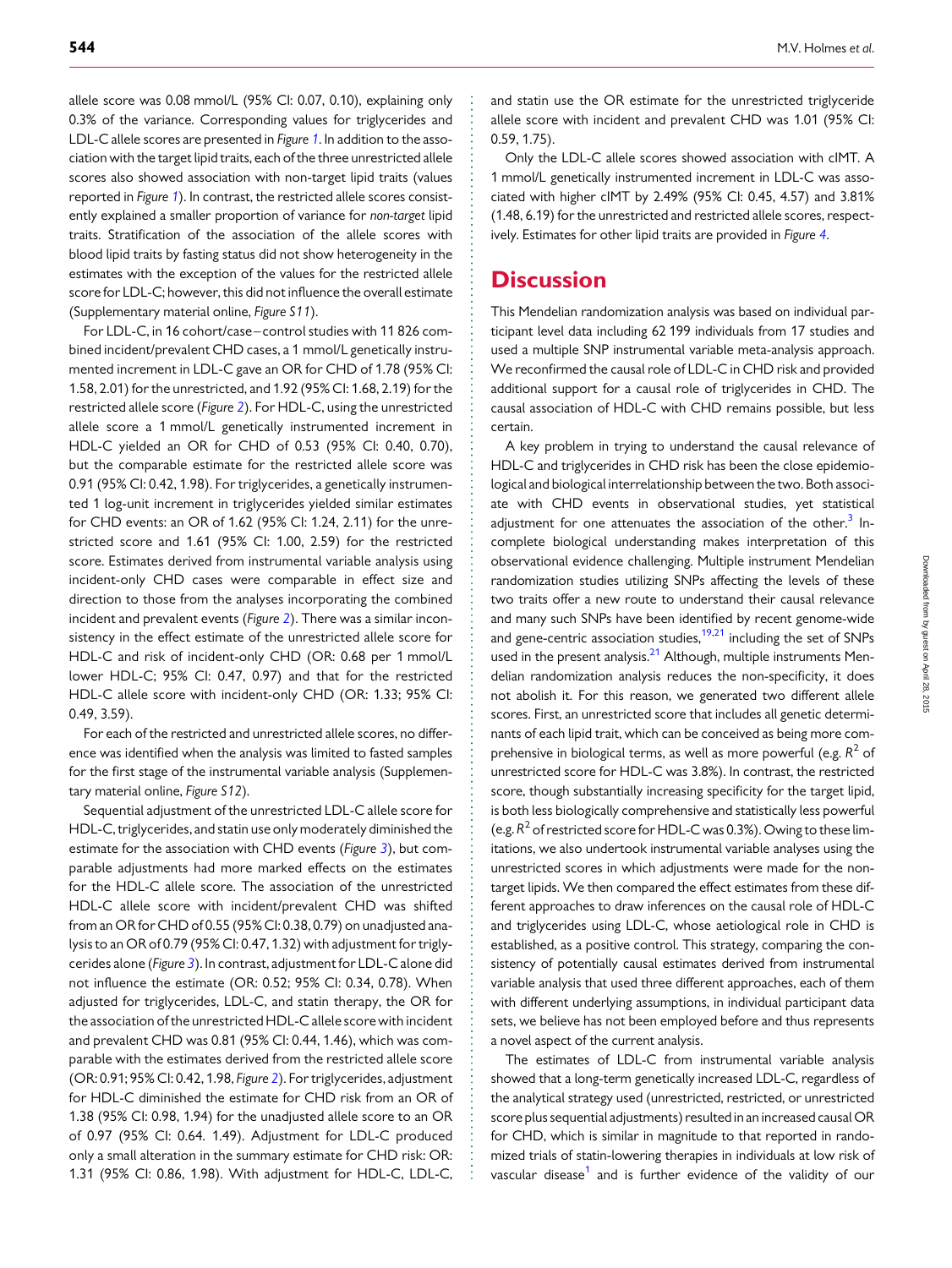<span id="page-6-0"></span>

Figure 2 Meta-analysis pooled estimates for the effect of a 1 unit increase in blood lipid traits on coronary heart disease risk using instrumental variable analysis incorporating data from all studies. Estimates were derived incorporating data on the association between the allele scores and blood lipid traits only from prospective cohorts (in which most individuals were free from disease when lipid traits were measured) and applying this estimate to all studies with data on the association between the scores and coronary heart disease (including case–control studies). See Methods for further details. TG, triglycerides.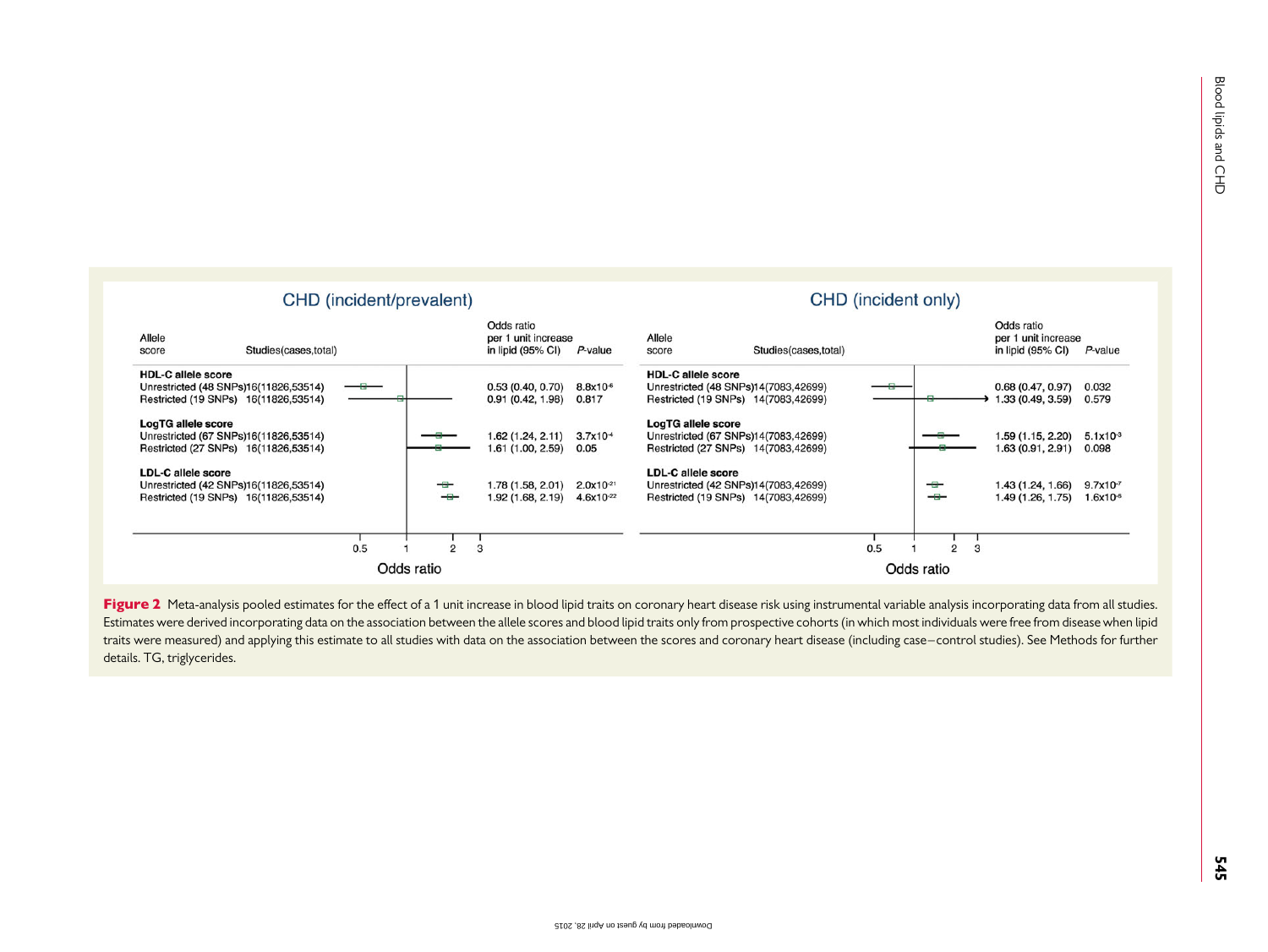<span id="page-7-0"></span>

|                                           |                                           |           | per unit increase |                              |
|-------------------------------------------|-------------------------------------------|-----------|-------------------|------------------------------|
| Studies (cases, total)                    |                                           |           | in lipid (95% CI) | $P$ -value                   |
| HDL-C unrestricted allele score (48 SNPs) |                                           |           |                   |                              |
| 14 (6205, 39 684)                         |                                           |           | 0.55(0.38, 0.79)  | $1.3 \times 10^{-3}$         |
| 13 (5344, 36385)                          |                                           |           | 0.79(0.47, 1.32)  | 0.365                        |
| 13 (5238, 35 659)                         |                                           |           | 0.52(0.34, 0.78)  | $1.9 \times 10^{-3}$         |
| 9 (4838, 31 806)                          |                                           |           | 0.64(0.43, 0.97)  | 0.035                        |
| 9 (4094, 29 236)                          |                                           | е         | 0.81(0.44, 1.46)  | 0.479                        |
| LnTG unrestricted allele score (67 SNPs)  |                                           |           |                   |                              |
| 14 (5954, 37 581)                         |                                           |           | 1.38 (0.98, 1.94) | 0.068                        |
| 13 (5344, 36 385)                         |                                           |           | 0.97(0.64, 1.49)  | 0.899                        |
| 13 (5635, 35415)                          |                                           |           | 1.31 (0.86, 1.98) | 0.203                        |
| 9 (4330, 30 412)                          |                                           |           | 1.26 (0.85, 1.87) | 0.244                        |
| 9 (4094, 29 236)                          |                                           |           | 1.01 (0.59, 1.75) | 0.962                        |
|                                           |                                           |           |                   |                              |
| 14 (6047, 37 977)                         |                                           |           | 1.52(1.31, 1.75)  | $1.6 \times 10^{-8}$         |
| 13 (5238, 35 659)                         |                                           |           | 1.40 (1.19, 1.64) | $3.3 \times 10^{-5}$         |
| 13 (5635, 35415)                          |                                           |           | 1.44 (1.22, 1.70) | $1.5 \times 10^{-5}$         |
| 9 (4222, 30 087)                          |                                           |           | 1.35(1.14, 1.60)  | $5.0 \times 10^{-4}$         |
| 9 (4094, 29 236)                          |                                           |           | 1.26 (1.04, 1.52) | 0.016                        |
|                                           |                                           |           |                   |                              |
|                                           |                                           |           |                   |                              |
|                                           |                                           |           |                   |                              |
|                                           | LDL-C unrestricted allele score (42 SNPs) | $0.4$ 0.5 | Odds ratio        | Odds ratio<br>$\overline{2}$ |

Figure 3 Meta-analysis pooled estimates for the effect of a 1 unit increase in blood lipid traits on combined incident/prevalent coronary heart disease risk usinginstrumental variableanalysiswiththeunrestricted allele score,adjusted fornon-target traitsand statin use. Analysis wasconducted in prospective cohorts with instrumental variables regression analysis. TG, triglycerides.

various analytical approaches. The instrumental variable analysis of LDL-C on cIMT is also in keeping with recent findings,  $31$  and supports the use of cIMT as an appropriate surrogate marker of therapies that modulate LDL-C.

For triglycerides, the findings for the unrestricted and restricted allele scores were concordant, with both showing association with CHD. However, the unrestricted score adjusted for HDL-C diminished the association to null. Thus, two out of the three approaches provided evidence of a causal role of triglycerides in CHD, making it likely that triglycerides are causally related to CHD. It is intriguing that the association of the unrestricted score for triglycerides with CHD events diminished to null when adjusted for HDL-C. This could mean that a treatment that targets a triglyceride pathway that has no effect on HDL-C may not be beneficial, whereas a treatment that targets a triglyceride pathway that both reduces triglycerides and increases HDL-C could have a role in prevention of CHD events. An alternative explanation is that HDL-C could mark long-term triglyceride concentrations, but this hypothesis requires further investigation. As recently suggested by Wurtz et al.<sup>[32](#page-12-0)</sup> in response to a Mendelian

randomization analysis of remnant cholesterol by Varbo et al.,<sup>[33](#page-12-0)</sup> access to metabolomics data will enable partitioning of triglyceride containing lipoproteins according to size and composition (e.g. apolipoprotein B content) and facilitate investigation of the role of these subcomponents individually in CHD pathogenesis.

For HDL-C, only one of the approaches provided evidence that genetic determinants of HDL-C are causally related to CHD. The unrestricted HDL-C allele score (which did not impose constraints on the pathways that the genes in the allele score encode for) showed strong evidence of an association with CHD. But this unrestricted HDL-C allele score also showed association with triglycerides (and to a lesser extent LDL-C). In contrast, the restricted HDL-C allele score did not show an association with CHD. The restricted HDL-C allele score was more selective for HDL-C (showing only a very weak association with triglycerides and no effect on LDL-C), but also explained less of the variance of the index trait, HDL-C (even when compared with other restricted scores), so it remains uncertain if this attenuation in the effect estimate implies that an intervention that solely modifies HDL-C would not reduce risk of CHD,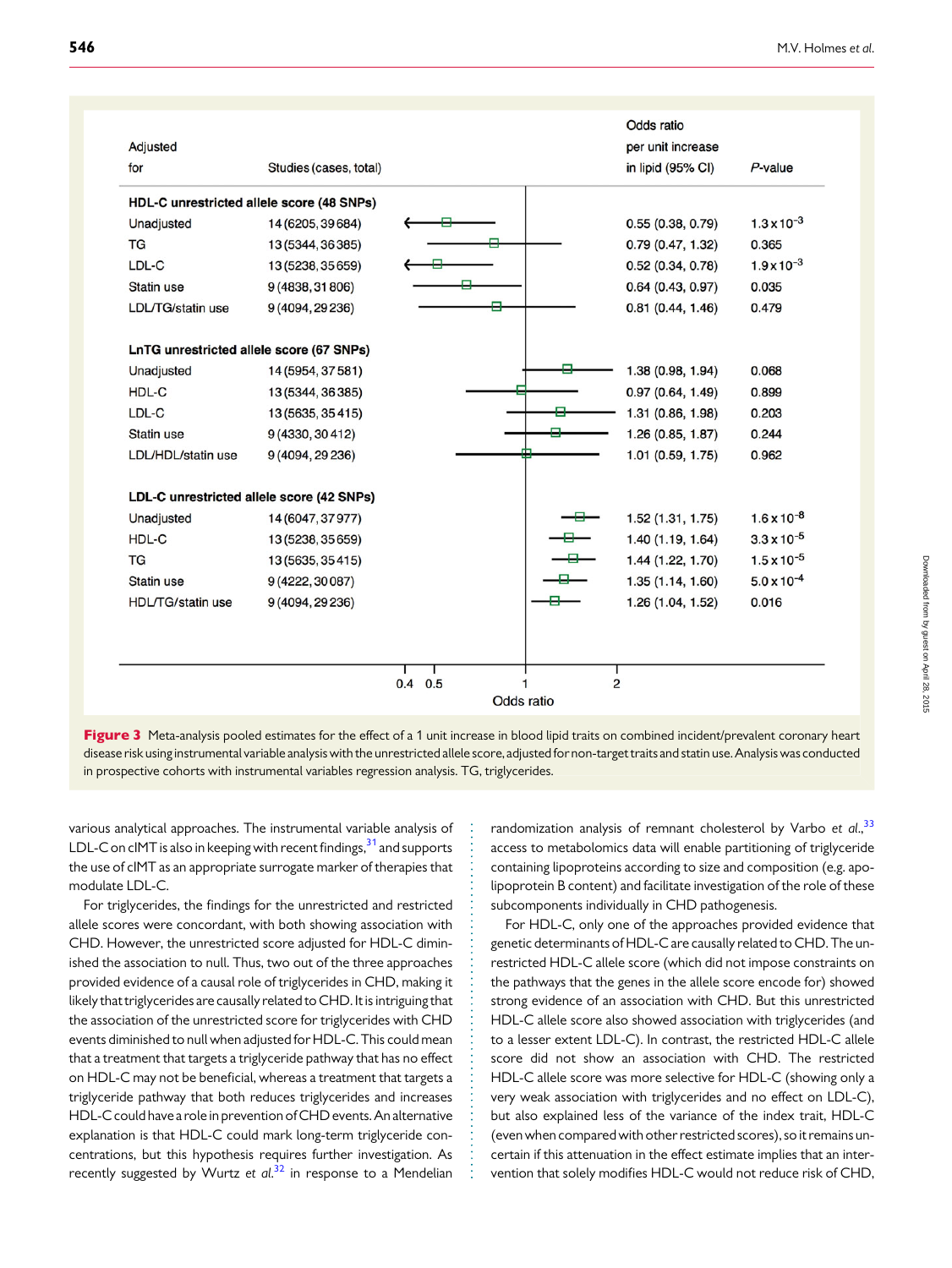<span id="page-8-0"></span>

Figure 4 Meta-analysis pooled estimate for the effect of a 1 unit increase in blood lipid traits on carotid intima medial thickness. The four population-based prospective cohorts with carotid intima medial thickness traits were CHS, FHS, MESA, and Whitehall II [\(Supplementary material](http://eurheartj.oxfordjournals.org/lookup/suppl/doi:10.1093/eurheartj/eht571/-/DC1) online, [Table S4](http://eurheartj.oxfordjournals.org/lookup/suppl/doi:10.1093/eurheartj/eht571/-/DC1)).

or whether it is due to a reduction in statistical power. This former interpretation is in agreement with findings from our unrestricted allele score adjusted for triglycerides, and with a previous multiple SNPs Mendelian randomization analysis that, using different genetic instruments ([Supplementary material online,](http://eurheartj.oxfordjournals.org/lookup/suppl/doi:10.1093/eurheartj/eht571/-/DC1) Figure S13), also failed to identify a clear causal role of HDL-C in CHD.<sup>[16](#page-11-0)</sup>

Our study has a number of possible limitations. First, of the 17 contributing studies, 13 were a subsample of the 32 studies that contributed towards the gene-centric discovery meta-analysis on blood lipid traits. $21$ Thus, it is theoretically possible that using a partially overlapping set of studies for the discovery and Mendelian randomization analysis may potentially result in model over-fitting. Secondly, our allele scores were designed to proxy total levels of blood lipid and lipoprotein traits, and therefore do not address whether there are subtypes of these traits (e.g. HDL subparticles) $34$  that could play contrasting roles in vascular disease. For example, we cannot exclude the possibility that the restricted HDL-C allele score may have lacked genes that are present in the unrestricted allele score that encode subparticles of HDL that do have a causal role in CHD. This requires further investigation with Mendelian randomization using SNPs or allele scores that are specific for HDL subtypes. Thirdly, it is possible that some of the null findings could be due to limited power, including the analysis for cIMT. Examination of these findings in other data sets is therefore warranted.

In conclusion, the findings froma multiple SNP Mendelian randomization analysis in over 62 000 participants with  $>$ 12 000 CHD events support a causal effect of triglycerides but evidence on the causal role, if any, of HDL-C on CHD risk remains uncertain.

# Supplementary material

[Supplementary material is available at](http://eurheartj.oxfordjournals.org/lookup/suppl/doi:10.1093/eurheartj/eht571/-/DC1) European Heart Journal online.

### Acknowledgements

BHF-FHS (British Heart Foundation Family Heart Study). Recruitment of the CAD cases for the BHF-FHS Study was funded by the British Heart Foundation. Controls were collected as part of the Wellcome Trust Case Control Consortium Study. Genotyping was funded by the British Heart Foundation and the European Union FP6 Cardiogenics Study. The BHF-FHS study is part of the portfolio of research supported by the Leicester NIHR Biomedical Research Unit in Cardiovascular Disease. BRHS (British Regional Heart Study). BRHS has been funded by principally by a series of programme and project grants from the British Heart Foundation (BHF), with additional support from the UK Medical Research Council, the Department of Health (England), the Institute of Alcohol Studies, the Stroke Association, the BUPA Foundation, the Wellcome Trust and National Institute for Health Research School of Primary Care Research. DNA extraction was funded by a BHF Senior Fellowship. BWHHS (British Women's Heart and Health Study). BWHHS is supported by funding from the British Heart Foundation and the Department of Health Policy Research Programme (England). We thank the BWHHS data collection team, General Practitioners who helped with recruitment of participants and the participants. We thank all of the participants and the general practitioners, research nurses, and data management staff who supported data collection and preparation. The BWHHS is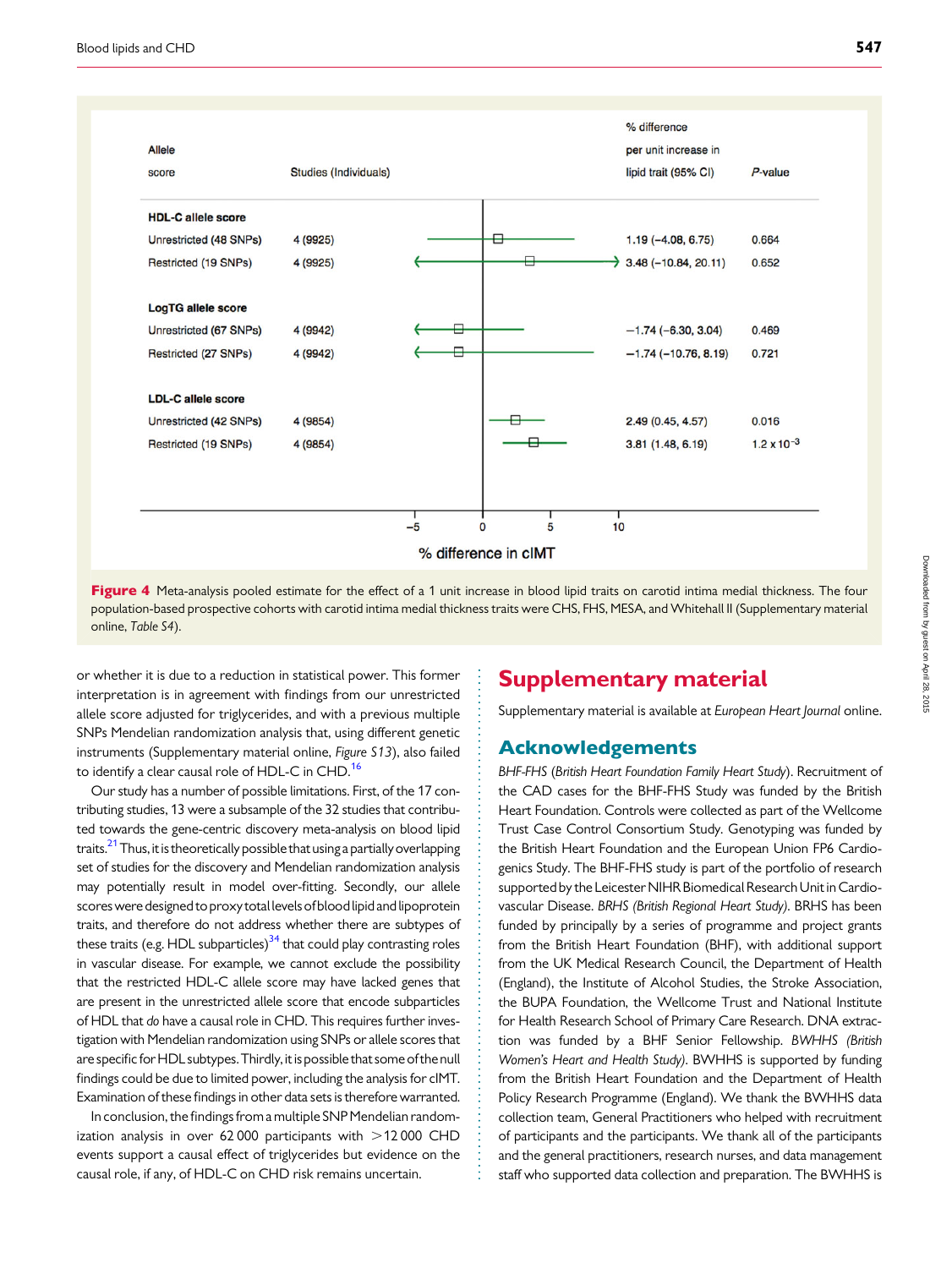coordinated by Shah Ebrahim (PI), D.L., and J.-P.C., with genotyping funded by the BHF (PG/07/131/24254, PI T.G.). CAPS (The Caerphilly Prospective study). The CAPS study was undertaken by the former MRC Epidemiology Unit (South Wales) and was funded by the Medical Research Council of the United Kingdom. CARe (Candidate gene Association Resource). The CARe Consortium wishes to acknowledge the support of the National Heart, Lung, and Blood Institute and the contributions of the research institutions, study investigators, field staff, and study participants in creating this resource for biomedical research (NHLBI contract number HHSN268200960009C). The following nine parent studies have contributed parent study data, ancillary study data, and DNA samples through the Massachusetts Institute of Technology-Broad Institute (N01-HC-65226) to create this genotype/phenotype database for wide dissemination to the biomedical research community: the Atherosclerosis Risk in Communities (ARIC) study, the Cardiovascular Health Study (CHS), the Cleveland Family Study (CFS), the Cooperative Study of Sickle Cell Disease (CSSCD), the Coronary Artery Risk Development in Young Adults (CARDIA) study, the Framingham Heart Study (FHS), the Jackson Heart Study (JHS), the Multi-Ethnic Study of Atherosclerosis (MESA), and the Sleep Heart Health Study (SHHS). The ARIC study is carried out as a collaborative study supported by National Heart, Lung, and Blood Institute contracts N01-HC-55015, N01-HC-55016, N01-HC-55018, N01-HC-55019, N01-HC-55020, N01-HC-55021, and N01-HC-55022. The authors thank the staff and participants of the ARIC study for their important contributions. MESA was conducted and supported by contracts N01-HC-95159 through N01-HC-95169 and RR-024156 from the National Heart, Lung, and Blood Institute (NHLBI). The authors thank the participants of the MESA study, the Coordinating Center, MESA investigators, and study staff for their valuable contributions. A full list of participating MESA investigatorsand institutions can be found at http://www.mesa-nhlbi.org. The Edinburgh Artery Study has been supported by grants from the British Heart Foundation. ELSA (English Longitudinal Study of Ageing). ELSA is funded by the National Institute on Aging in the US (R01 AG017644; R01AG1764406S1) and by a consortium of UK Government departments involved in areas related to the ageing process (including: Department for Communities and Local Government, Department for Transport, Department for Work and Pensions, Department of Health, HM Revenue and Customs and Office for National Statistics). EPIC-NL (European Prospective Investigation into Cancer and Nutrition in the Netherlands). The EPIC-NL study was funded by 'Europe against Cancer' Programme of the European Commission (SANCO), Dutch Ministry of Public Health, Welfare and Sports (VWS), Netherlands Cancer Registry (NKR), LK Research Funds, Dutch Prevention Funds, Dutch Cancer Society; ZonMW the Netherlands Organisation for Health Research and Development, World Cancer Research Fund (WCRF) (The Netherlands). Genotyping was funded by IOP Genomics grant IGE05012 from Agentschap NL. KORA (Cooperative Health Research in the Region of Augsburg). The KORA research platform was initiated and financed by the Helmholtz Zentrum München–German Research Center for Environmental Health, Neuherberg, Germany, which is funded by the German Federal Ministry of Education and Research (BMBF) and by the State of Bavaria. Part of this work was financed by the German National Genome Research Network (NGFNPlus, project number 01GS0834), by the German Research Foundation (TH-784/ 2-1 and TH-784/2-2), by the European Foundation for the Study of Diabetes and through additional funds from the Helmholtz Zentrum München, the German Diabetes Center and the University of Ulm. Furthermore, KORA research was supported within the Munich Center of Health Sciences (MC Health), Ludwig-Maximilians-Universität München as part of LMUinnovativ. NORDIL (Nordic Diltiazem study). The NORDIL clinical study was supported by a grant from Pharmacia. Genetic studies were supported by the British Heart Foundation (grant number CH/98001, RG/07/005/23633 to A.F.D.) and European Union Ingenious HyperCare Consortium: Integrated Genomics, Clinical Research, and Care in Hypertension (grant number LSHM-C7-2006-037093). Genotyping was supported by the British Heart Foundation (grant number PG/07/131/24254 to P.B.M.). We thank Prof. Thomas Hedner (Department of Clinical Pharmacology, Sahlgrenska Academy, Gotheburg, Sweden) and Prof. Sverre Kjeldsen (Ullevaal University Hospital, University of Oslo, Oslo, Norway), who are investigators of the NORDIL study. PROCARDIS (Precocious Coronary Artery Disease). The PROCARDIS consortium genotyping was funded by the British Heart Foundation (BHF) and EC Sixth Framework Programme (LSHM-CT-2007-037273) and the sample collection by AstraZeneca AB and the BHF. R.C., M.F., and H.W. are supported by the BHF Centre for Research Excellence; M.F. and H.W. acknowledge support from a Wellcome Trust core award (090532/Z/09/Z). R.C. acknowledges support from the MRC; Anders Hamsten obtained support for this project from the Swedish Heart-Lung Foundation, the Swedish Medical Research Council (8691), the Knut and Alice Wallenberg Foundation, the Karolinska Institute and the Stockholm County Council (560183). UCLEB (University College London-London School of Hygiene and Tropical Medicine-Edinburgh-Bristol). The UCLEB consortium is funded by a British Heart Foundation programme grant (ref RG/10/12/28456). WHI (Women's Health Initiative). The WHI program is funded by the National Heart, Lung, and Blood Institute, National Institutes of Health, U.S. Department of Health and Human Services through contracts N01WH 22110, 24152, 32100-2, 32105-6, 32108-9, 32111-13, 32115, 32118-32119, 32122, 42107-26, 42129-32, and 44221. WHII(Whitehall II study). The Whitehall II study is supported by the Medical Research Council, the British Heart Foundation, the National Heart, Lung, and Blood Institute, and the National Institute for Aging. The Whitehall II study CardioChip studies were funded by the British Heart Foundation and we gratefully thank the subjects and the investigators of this project.

## Funding

M.V.H. was funded by a UK Medical Research Council Population Health Scientist Fellowship (G0802432). F.W.A. is supported by UCL Hospitals NIHR Biomedical Research Centre. D.I.S. is supported by a Medical Research Council Doctoral Training Award and a grant from the Rosetrees Foundation. ME.K. is supported by the National Institute of Aging and the National Heart, Lung and Blood Institute (HL36310). S.E.H. and P.J.T. are supported by the British Heart Foundation (BHF RG 08/008, PG/07/133/24260), UK Medical Research Council, the US National Institutes of Health (grant NHLBI 33014) and Du Pont Pharma, Wilmington, USA. N.J.S. holds a Chair funded by the British Heart Foundation and is an NIHR Senior Investigator. MI.K. is supported by the National Institute of Aging, the Medical Research Council, the British Heart Foundation, and the National Heart, Lung and Blood Institute and the Academy of Finland. A.D.H. and J.P.C. are supported by the National Institute of Health Research University College London Hospitals Biomedical Research Centre. Funding to pay the Open Access publication charges for this article was provided by RCUK.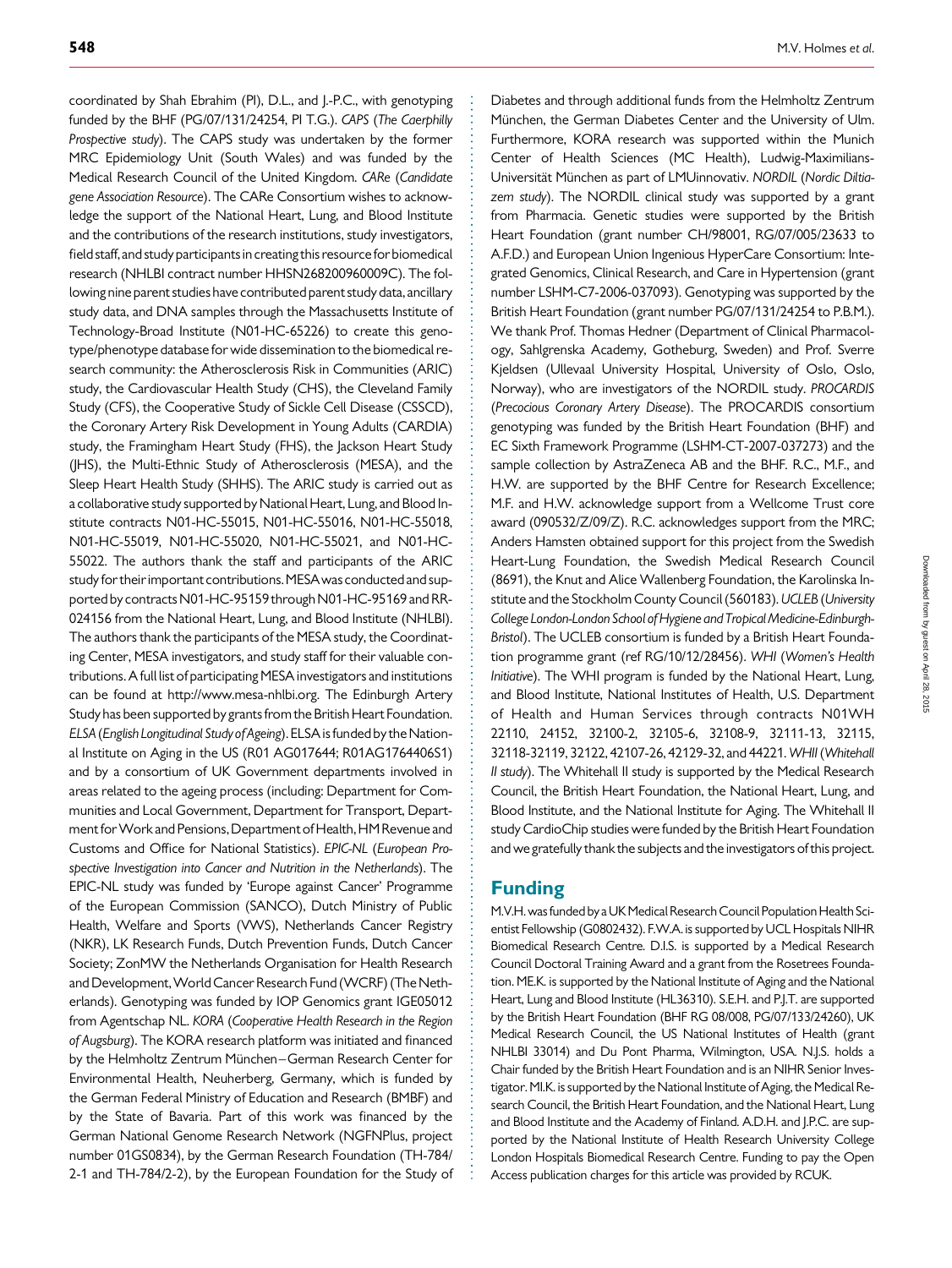Conflict of interest: none declared.

# Appendix: The UCLEB Consortium

T.S. (Department of Epidemiology and Public Health, UCL Institute of Epidemiology and Health Care, University College London, 1-19 Torrington Place, London WC1E 6BT, UK); J.E. (Department of Epidemiology and Public Health, UCL Institute of Epidemiology and Health Care, University College London, 1-19 Torrington Place, London WC1E 6BT, UK); C.E.D. (Department of Non-Communicable Disease Epidemiology, London School of Hygiene and Tropical Medicine, London WC1E 7HT, UK); S.S. (University College London Genetics Institute, Department of Genetics, Environment and Evolution, Gower St, London WC1E 6BT, UK); J.W. (University College London Genetics Institute, Department of Genetics, Environment and Evolution, Gower St, London WC1E 6BT, UK); C.G. (University College London Genetics Institute, Department of Genetics, Environment and Evolution, Gower St, London WC1E 6BT, UK); S.M.L. (Centre for Population Health Sciences, University of Edinburgh, Teviot Place, Edinburgh EH8 9AG, UK); D.Z. (University College London Genetics Institute, Department of Genetics, Environment and Evolution, Gower St, London WC1E 6BT, UK); Alana Cavadino (MRC Centre of Epidemiology for Child Health, Department of Population Health Sciences, UCL; Institute of Child Health, University College London, 30 Guilford Street, London WC1N 1EH, UK); C.F. (Department of Epidemiology and Public Health, UCL Institute of Epidemiology and Health Care, University College London, 1-19 Torrington Place, London WC1E 6BT, UK); Andrew Wong (MRC Unit for Lifelong Health and Ageing, 33 Bedford Place, London WC1B 5JU, UK); Antoinette Amuzu (Department of Non-Communicable Disease Epidemiology, London School of Hygiene and Tropical Medicine, London WC1E 7HT, UK); Ken Ong (MRC Unit for Lifelong Health and Ageing, 33 Bedford Place, London WC1B 5JU, UK; MRC Epidemiology Unit, Institute of Metabolic Science, Addenbrooke's Hospital, Box 285, Cambridge CB2 0QQ, UK); T.R.G. (MRC Integrative Epidemiology Unit, School of Social and Community Medicine, University of Bristol, Oakfield House, Oakfield Grove, Bristol BS8 2BN, UK); M.V.H. (Department of Epidemiology and Public Health, UCL Institute of Epidemiology and Health Care, University College London, 1-19 Torrington Place, London WC1E 6BT, UK); Helen Warren (Department of Non-Communicable Disease Epidemiology, London School of Hygiene and Tropical Medicine, London WC1E 7HT, UK); D.I.S. (Department of Epidemiology and Public Health, UCL Institute of Epidemiology and Health Care, University College London, 1-19 Torrington Place, London WC1E 6BT, UK); Teri-Louise Davies (MRC Centre for Causal Analyses in Translational Epidemiology, School of Social and Community; Medicine, University of Bristol, Oakfield House, Oakfield Grove, Bristol BS8 2BN, UK); F.D. (Centre for Cardiovascular Genetics, Department of Medicine, British Heart Foundation Laboratories, Rayne Building, Royal Free and University College Medical School, 5 University Street, London, WC1E6JF, UK); J.C. (Centre for Cardiovascular Genetics, Department of Medicine, British Heart Foundation Laboratories, Rayne Building, Royal Free and University College Medical School, 5 University Street, London, WC1E 6JF, UK); R.S. (Centre for Clinical

Pharmacology, University College London, London WC1E 6JF, UK), M.C. (William Harvey Research Institute, Barts and the London Queen Mary's School of Medicine and Dentistry, John Vane Building, Charterhouse Square, London EC1M 6BQ, UK); Shah Ebrahim (Department of Non-Communicable Disease Epidemiology, London School of Hygiene and Tropical Medicine, London WC1E 7HT, UK); D.A.L. (MRC Centre for Causal Analyses in Translational Epidemiology, School of Social and Community; Medicine, University of Bristol, Oakfield House, Oakfield Grove, Bristol BS8 2BN, UK); P.J.T. (Centre for Cardiovascular Genetics, Department of Medicine, British Heart Foundation Laboratories, Rayne Building, Royal Free and University College Medical School, 5 University Street, London, WC1E 6JF, UK); S.E.H. (Centre for Cardiovascular Genetics, Department of Medicine, British Heart Foundation Laboratories, Rayne Building, Royal Free and University College Medical School, 5 University Street, London, WC1E 6JF, UK); Christine Power (MRC Centre of Epidemiology for Child Health, Department of Population Health Sciences, UCL; Institute of Child Health, University College London, 30 Guilford Street, London WC1N 1EH, UK); Elina Hypponen (MRC Centre of Epidemiology for Child Health, Department of Population Health Sciences, UCL; Institute of Child Health, University College London, 30 Guilford Street, London WC1N 1EH, UK); R.M. (MRC Unit for Lifelong Health and Ageing, 33 Bedford Place, London WC1B 5JU, UK); Rebecca Hardy (MRC Unit for Lifelong Health and Ageing, 33 Bedford Place, London WC1B 5JU, UK); Diana Kuh (MRC Unit for Lifelong Health and Ageing, 33 Bedford Place, London WC1B 5JU, UK); Nicholas Wareham (MRC Epidemiology Unit, Institute of Metabolic Science, Addenbrooke's Hospital, Box 285, Cambridge CB2 0QQ, UK); Claudia Langenberg (MRC Epidemiology Unit, Institute of Metabolic Science, Addenbrooke's Hospital, Box 285, Cambridge CB2 0QQ, UK; Department of Epidemiology and Public Health, UCL Institute of Epidemiology and Health Care, University College London, 1-19 Torrington Place, London WC1E 6BT, UK); Yoav BenShlomo (School of Social and Community Medicine, University of Bristol, Canynge Hall, 39 Whatley Road, Bristol BS8 2PS, UK); I.N.D. (MRC Centre for Causal Analyses in Translational Epidemiology, School of Social and Community; Medicine, University of Bristol, Oakfield House, Oakfield Grove, Bristol BS8 2BN, UK); Peter Whincup (Division of Population Health Sciences and Education, St George's, University of London, Cranmer Terrace, London SW17 0RE, UK); R.M. (Department of Primary Care and Population Health, University College London, Royal Free Campus, Rowland Hill Street, London NW3 2PF, UK); J.P. (Centre for Population Health Sciences, University of Edinburgh, Teviot Place, Edinburgh EH8 9AG, UK); ME.K. (Department of Epidemiology and Public Health, UCL Institute of Epidemiology and Health Care, University College London, 1-19 Torrington Place, London WC1E 6BT, UK); MI.K. (Department of Epidemiology and Public Health, UCL Institute of Epidemiology and Health Care, University College London, 1-19 Torrington Place, London WC1E 6BT, UK); V.P. (University College London Genetics Institute, Department of Genetics, Environment and Evolution, Gower St, London WC1E 6BT, UK); F. D. (Department of Non-Communicable Disease Epidemiology, London School of Hygiene and Tropical Medicine, London WC1E 7HT, UK); J.C.W. (Genetics Division, Research and Development, GlaxoSmithKline, NFSP, Harlow CM19 5AW, UK); J.P.C. (Department of Epidemiology and Public Health; UCL Institute of Epidemiology and Health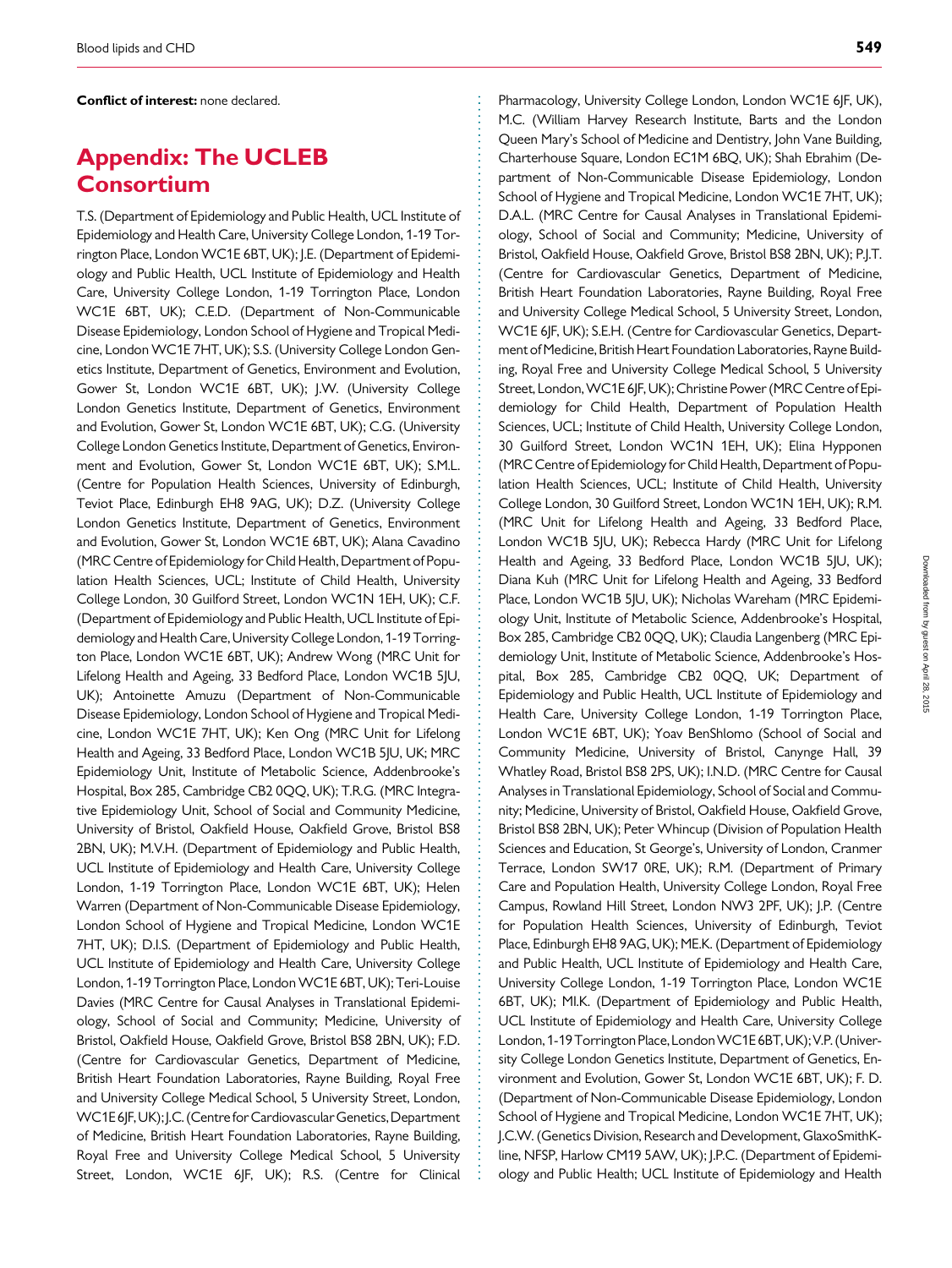<span id="page-11-0"></span>Care, University College London, 1-19 Torrington Place, London WC1E 6BT, UK; Department of Non-Communicable Disease Epidemiology, London School of Hygiene and Tropical Medicine, London WC1E 7HT, UK); A.D.H. (Department of Epidemiology and Public Health, UCL Institute of Epidemiologyand Health Care, University College London, 1-19 Torrington Place, London WC1E 6BT, UK; Centre for Clinical Pharmacology, University College London, London WC1E 6JF, UK).

### **References**

- 1. Mihaylova B, Emberson J, Blackwell L, Keech A, Simes J, Barnes EH, Voysey M, Gray A, Collins R, Baigent C. The effects of lowering LDL cholesterol with statin therapy in people at low risk of vascular disease: meta-analysis of individual data from 27 randomised trials. Lancet 2012;380:581–590.
- 2. Baigent C, Keech A, Kearney PM, Blackwell L, Buck G, Pollicino C, Kirby A, Sourjina T, Peto R, Collins R, Simes R. Efficacy and safety of cholesterol-lowering treatment: prospective meta-analysis of data from 90,056 participants in 14 randomised trials of statins. Lancet 2005;366:1267–1278.
- 3. Di Angelantonio E, Sarwar N, Perry P, Kaptoge S, Ray KK, Thompson A, Wood AM, Lewington S, Sattar N, Packard CJ, Collins R, Thompson SG, Danesh J. Major lipids, apolipoproteins, and risk of vascular disease. JAMA 2009;302:1993–2000.
- 4. Schwartz GG, Olsson AG, Abt M, Ballantyne CM, Barter PI, Brumm I, Chaitman BR, Holme IM, Kallend D, Leiter LA, Leitersdorf E, McMurray JJ, Mundl H, Nicholls SJ, Shah PK, Tardif JC, Wright RS. Effects of dalcetrapib in patients with a recent acute coronary syndrome. N Engl J Med 2012;367:2089-2099.
- 5. Keech A, Simes RJ, Barter P, Best J, Scott R, Taskinen MR, Forder P, Pillai A, Davis T, Glasziou P, Drury P, Kesaniemi YA, Sullivan D, Hunt D, Colman P, d'Emden M, Whiting M, Ehnholm C, Laakso M, investigators Fs. Effects of long-term fenofibrate therapy on cardiovascular events in 9795 people with type 2 diabetes mellitus (the FIELD study): randomised controlled trial. Lancet 2005;366:1849–1861.
- 6. Barter PJ, Caulfield M, Eriksson M, Grundy SM, Kastelein JJ, Komajda M, Lopez-Sendon J, Mosca L, Tardif JC, Waters DD, Shear CL, Revkin JH, Buhr KA, Fisher MR, Tall AR, Brewer B, Investigators I. Effects of torcetrapib in patients at high risk for coronary events. N Engl J Med 2007;357:2109–2122.
- 7. Wattanasuwan N, Khan IA, Gowda RM, Vasavada BC, Sacchi TI, Effect of acute myocardial infarction on cholesterol ratios. Chest 2001;120:1196–1199.
- 8. Goldberg AS, Hegele RA. Cholesteryl ester transfer protein inhibitors for dyslipidemia: focus on dalcetrapib. Drug Des Devel Ther 2012;6:251–259.
- 9. Lawlor DA, Harbord RM, Sterne JA, Timpson N, Davey Smith G. Mendelian randomization: using genes as instruments for making causal inferences in epidemiology. Stat Med 2008;27:1133–1163.
- 10. Hingorani A, Humphries S. Nature's randomised trials. Lancet 2005;366: 1906–1908.
- 11. Ference BA, Yoo W, Alesh I, Mahajan N, Mirowska KK, Mewada A, Kahn J, Afonso L, Williams KA Sr, Flack JM. Effect of long-term exposure to lower low-density lipoprotein cholesterol beginning early in life on the risk of coronary heart disease: a Mendelian randomization analysis. J Am Coll Cardiol 2012;60:2631-2639.
- 12. Kathiresan S, Melander O, Anevski D, Guiducci C, Burtt NP, Roos C, Hirschhorn JN, Berglund G, Hedblad B, Groop L, Altshuler DM, Newton-Cheh C, Orho-Melander M. Polymorphisms associated with cholesterol and risk of cardiovascular events. N Engl J Med 2008;358:1240-1249.
- 13. Frikke-Schmidt R, Nordestgaard BG, Stene MC, Sethi AA, Remaley AT, Schnohr P, Grande P, Tybjaerg-Hansen A. Association of loss-of-function mutations in the ABCA1 gene with high-density lipoprotein cholesterol levels and risk of ischemic heart disease. JAMA 2008;299:2524–2532.
- 14. Johannsen TH, Kamstrup PR, Andersen RV, Jensen GB, Sillesen H, Tybjaerg-Hansen A, Nordestgaard BG. Hepatic lipase, genetically elevated high-density lipoprotein, and risk of ischemic cardiovascular disease. J Clin Endocrinol Metab 2009;94: 1264–1273.
- 15. Haase CL, Tybjaerg-Hansen A, Grande P, Frikke-Schmidt R. Genetically elevated apolipoprotein A-I, high-density lipoprotein cholesterol levels, and risk of ischemic heart disease. J Clin Endocrinol Metab 2010;95:E500-E510.
- 16. Voight BF, Peloso GM, Orho-Melander M, Frikke-Schmidt R, Barbalic M, Jensen MK, Hindy G, Holm H, Ding EL, Johnson T, Schunkert H, Samani NJ, Clarke R, Hopewell JC, Thompson JF, Li M, Thorleifsson G, Newton-Cheh C, Musunuru K, Pirruccello JP, Saleheen D, Chen L, Stewart A, Schillert A, Thorsteinsdottir U, Thorgeirsson G, Anand S, Engert JC, Morgan T, Spertus J, Stoll M, Berger K, Martinelli N, Girelli D, McKeown PP, Patterson CC, Epstein SE, Devaney J, Burnett MS, Mooser V, Ripatti S, Surakka I, Nieminen MS, Sinisalo J, Lokki ML, Perola M, Havulinna A, de Faire U, Gigante B, Ingelsson E, Zeller T, Wild P, de Bakker PI, Klungel OH, Maitland-van der Zee AH, Peters BJ, de Boer A, Grobbee DE, Kamphuisen PW, Deneer VH, Elbers CC, Onland-Moret NC, Hofker MH, Wijmenga C, Verschuren WM, Boer

JM, van der Schouw YT, Rasheed A, Frossard P, Demissie S, Willer C, Do R, Ordovas JM, Abecasis GR, Boehnke M, Mohlke KL, Daly MJ, Guiducci C, Burtt NP, Surti A, Gonzalez E, Purcell S, Gabriel S, Marrugat J, Peden J, Erdmann J, Diemert P, Willenborg C, Konig IR, Fischer M, Hengstenberg C, Ziegler A, Buysschaert I, Lambrechts D, Van de Werf F, Fox KA, El Mokhtari NE, Rubin D, Schrezenmeir J, Schreiber S, Schafer A, Danesh J, Blankenberg S, Roberts R, McPherson R, Watkins H, Hall AS, Overvad K, Rimm E, Boerwinkle E, Tybjaerg-Hansen A, Cupples LA, Reilly MP, Melander O, Mannucci PM, Ardissino D, Siscovick D, Elosua R, Stefansson K, O'Donnell CJ, Salomaa V, Rader DJ, Peltonen L, Schwartz SM, Altshuler D, Kathiresan S. Plasma HDL cholesterol and risk of myocardial infarction: a mendelian randomisation study. Lancet 2012;380:572-580.

- 17. Triglyceride Coronary Disease Genetics C, Emerging Risk Factors C, Sarwar N, Sandhu MS, Ricketts SL, Butterworth AS, Di Angelantonio E, Boekholdt SM, Ouwehand W, Watkins H, Samani NJ, Saleheen D, Lawlor D, Reilly MP, Hingorani AD, Talmud PJ, Danesh J. Triglyceride-mediated pathways and coronary disease: collaborative analysis of 101 studies. Lancet 2010;375:1634–1639.
- 18. Waterworth DM, Ricketts SL, Song K, Chen L, Zhao JH, Ripatti S, Aulchenko YS, Zhang W, Yuan X, Lim N, Luan J, Ashford S, Wheeler E, Young EH, Hadley D, Thompson JR, Braund PS, Johnson T, Struchalin M, Surakka I, Luben R, Khaw KT, Rodwell SA, Loos RJ, Boekholdt SM, Inouye M, Deloukas P, Elliott P, Schlessinger D, Sanna S, Scuteri A, Jackson A, Mohlke KL, Tuomilehto J, Roberts R, Stewart A, Kesaniemi YA, Mahley RW, Grundy SM, McArdle W, Cardon L, Waeber G, Vollenweider P, Chambers JC, BoehnkeM, Abecasis GR, Salomaa V, Jarvelin MR, Ruokonen A, Barroso I, Epstein SE, Hakonarson HH, Rader DJ, Reilly MP, Witteman JC, Hall AS, Samani NJ, Strachan DP, Barter P, van Duijn CM, Kooner JS, Peltonen L, Wareham NJ, McPherson R, Mooser V, Sandhu MS. Genetic variants influencing circulating lipid levels and risk of coronary artery disease. Arterioscler Thromb Vasc Biol 2010;30: 2264–2276.
- 19. Teslovich TM, Musunuru K, Smith AV, Edmondson AC, Stylianou IM, Koseki M, Pirruccello JP, Ripatti S, Chasman DI, Willer CJ, Johansen CT, Fouchier SW, Isaacs A, Peloso GM, Barbalic M, Ricketts SL, Bis JC, Aulchenko YS, Thorleifsson G, Feitosa MF, Chambers J, Orho-Melander M, Melander O, Johnson T, Li X, Guo X, Li M, Shin Cho Y, Jin Go M, Jin Kim Y, Lee JY, Park T, Kim K, Sim X, Twee-Hee Ong R, Croteau-Chonka DC, Lange LA, Smith JD, Song K, Hua Zhao J, Yuan X, Luan J, Lamina C, Ziegler A, Zhang W, Zee RY, Wright AF, Witteman JC, Wilson JF, Willemsen G, Wichmann HE, Whitfield JB, Waterworth DM, Wareham NJ, Waeber G, Vollenweider P, Voight BF, Vitart V, Uitterlinden AG, Uda M, Tuomilehto J, Thompson JR, Tanaka T, Surakka I, Stringham HM, Spector TD, Soranzo N, Smit JH, Sinisalo J, Silander K, Sijbrands EJ, Scuteri A, Scott J, Schlessinger D, Sanna S, Salomaa V, Saharinen J, Sabatti C, Ruokonen A, Rudan I, Rose LM, Roberts R, Rieder M, Psaty BM, Pramstaller PP, Pichler I, Perola M, Penninx BW, Pedersen NL, Pattaro C, Parker AN, Pare G, Oostra BA, O'Donnell CJ, Nieminen MS, Nickerson DA, Montgomery GW, Meitinger T, McPherson R, McCarthy MI, McArdle W, Masson D, Martin NG, Marroni F, Mangino M, Magnusson PK, Lucas G, Luben R, Loos RJ, Lokki ML, Lettre G, Langenberg C, Launer LJ, Lakatta EG, Laaksonen R, Kyvik KO, Kronenberg F, Konig IR, Khaw KT, Kaprio J, Kaplan LM, Johansson A, Jarvelin MR, Janssens AC, Ingelsson E, Igl W, Kees Hovingh G, Hottenga JJ, Hofman A, Hicks AA, Hengstenberg C, Heid IM, Hayward C, Havulinna AS, Hastie ND, Harris TB, Haritunians T, Hall AS, Gyllensten U, Guiducci C, Groop LC, Gonzalez E, Gieger C, Freimer NB, Ferrucci L, Erdmann J, Elliott P, Ejebe KG, Doring A, Dominiczak AF, Demissie S, Deloukas P, de Geus EJ, de Faire U, Crawford G, Collins FS, Chen YD, Caulfield MJ, Campbell H, Burtt NP, Bonnycastle LL, Boomsma DI, Boekholdt SM, Bergman RN, Barroso I, Bandinelli S, Ballantyne CM, Assimes TL, Quertermous T, Altshuler D, Seielstad M, Wong TY, Tai ES, Feranil AB, Kuzawa CW, Adair LS, Taylor HA Jr, Borecki IB, Gabriel SB, Wilson JG, Holm H, Thorsteinsdottir U, Gudnason V, Krauss RM, Mohlke KL, Ordovas JM, Munroe PB, Kooner JS, Tall AR, Hegele RA, Kastelein II, Schadt EE, Rotter II, Boerwinkle E, Strachan DP, Mooser V, Stefansson K, Reilly MP, Samani NJ, Schunkert H, Cupples LA, Sandhu MS, Ridker PM, Rader DJ, van Duijn CM, Peltonen L, Abecasis GR, Boehnke M, Kathiresan S. Biological, clinical and population relevance of 95 loci for blood lipids. Nature 2010;466:707-713.
- 20. Holmes MV, Harrison S, Talmud PJ, Hingorani AD, Humphries SE. Utility of genetic determinants of lipids and cardiovascular events in assessing risk. Nat Rev Cardiol 2011;8:207–221.
- 21. Asselbergs FW, Guo Y, van Iperen EP, Sivapalaratnam S, Tragante V, Lanktree MB, Lange LA, Almoguera B, Appelman YE, Barnard J, Baumert J, Beitelshees AL, Bhangale TR, Chen YD, Gaunt TR, Gong Y, Hopewell JC, Johnson T, Kleber ME, Langaee TY, Li M, Li YR, Liu K, McDonough CW, Meijs MF, Middelberg RP, Musunuru K, Nelson CP, O'Connell JR, Padmanabhan S, Pankow JS, Pankratz N, Rafelt S, Rajagopalan R, Romaine SP, Schork NJ, Shaffer J, Shen H, Smith EN, Tischfield SE, van der Most PJ, van Vliet-Ostaptchouk JV, Verweij N, Volcik KA, Zhang L, Bailey KR, Bailey KM, Bauer F, Boer JM, Braund PS, Burt A, Burton PR, Buxbaum SG, Chen W, Cooper-Dehoff RM, Cupples LA, Dejong JS, Delles C, Duggan D, Fornage M, Furlong CE, Glazer N, Gums JG, Hastie C, Holmes MV, Illig T, Kirkland SA, Kivimaki M, Klein R, Klein BE, Kooperberg C, Kottke-Marchant K, Kumari M, Lacroix AZ, Mallela L, Murugesan G, Ordovas J, Ouwehand WH, Post WS, Saxena R, Scharnagl